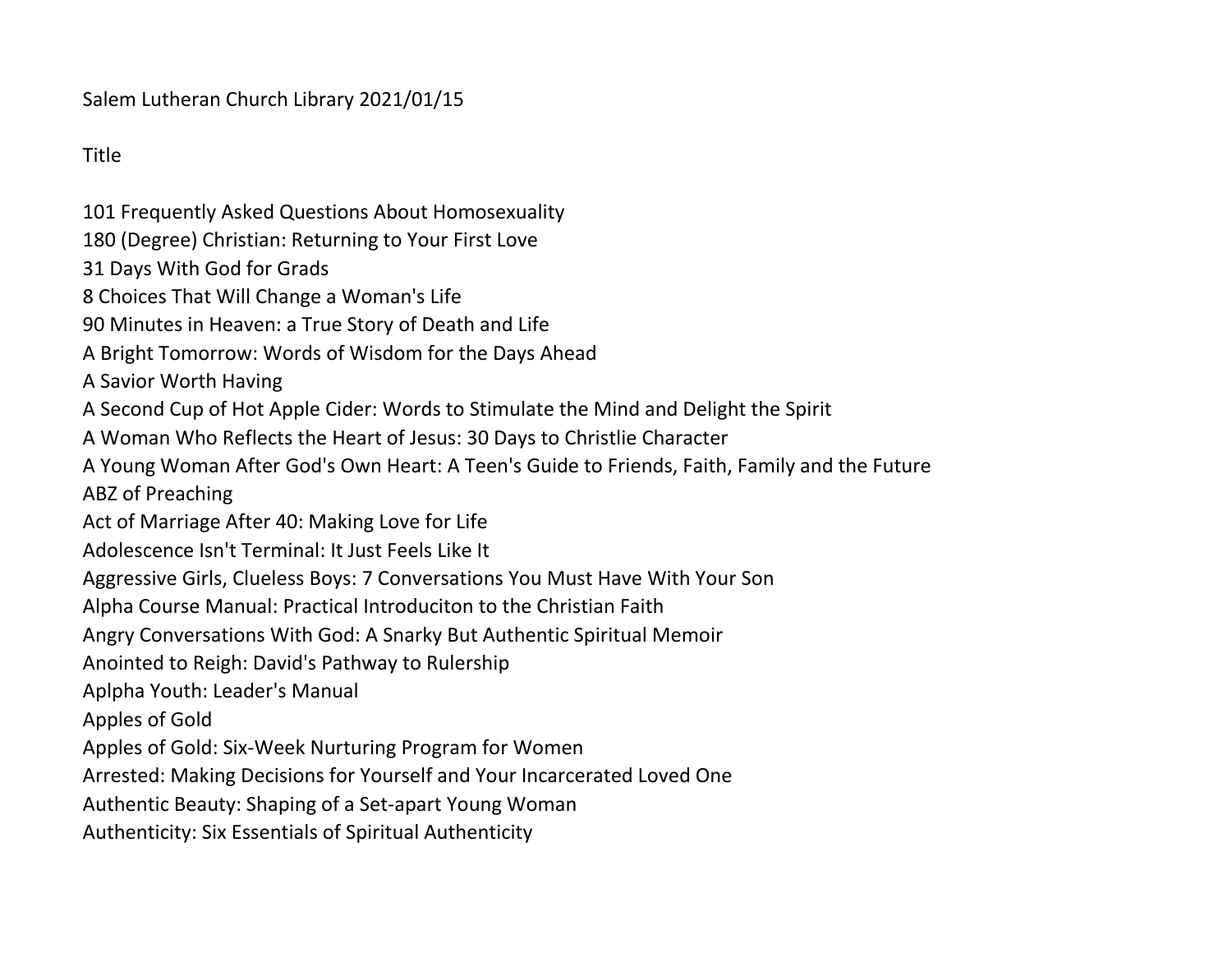Barefoot on Barbed Wire: a Journey Out of Fear Into Freedom Be Not Afraid: Overcoming the Fear of Death Be Real: Turning From Hypocrisy to Truth Becoming Myself: Embracing God's Dream of You Being Holy, Being Human Beyond Ordinary: When a Good Marriage Just Isn't Good Enough; Memoir Beyond the Soiled Curtain: Project Rescue's Flight for the Victims of the Sex-slave Industry Big Girls Don't Whine: Getting on With the Great Life God Intends Blind Spots: What You Don't See May be Keeping Your Church From Greatness Blue Like Jazz: Nonreligious Thoughts on Christian Spirituality Bondage Breaker: Overcoming Negative Thoughts, Irrational Feelings and Habitual Sins Bound for the Promised Land (With CD) Boundaries in Dating: How Healthy Choices Grow Healthy Relationships Breaking the Missional Code: Your Church can Become a Missionary in Your Community Broken on the Back Row: a Journey Through Grace and Forgiveness Called and Accountable: God's Purpose for Every Believer Called to Greatness: Becoming a Lifeline for Those Who Need Hope Called to Rebellion Captivating: Discovering the Secret of a Woman's Soul Celebrating the Rest of Your Life: Baby Boomer's Guide to Spirituality Challenging Lifestyle Children and the Holy Spirit: Leading Children Into the Gifts and Fruit of the Spirit Chocolate Chili Pepper Love Choose Joy: Because Happiness Isn't Enough Choosing Gratitude: Your Journey to Joy Christ in Church Leadership: Handbook for Elders and Pastors Christ in Me: My Hope of Glory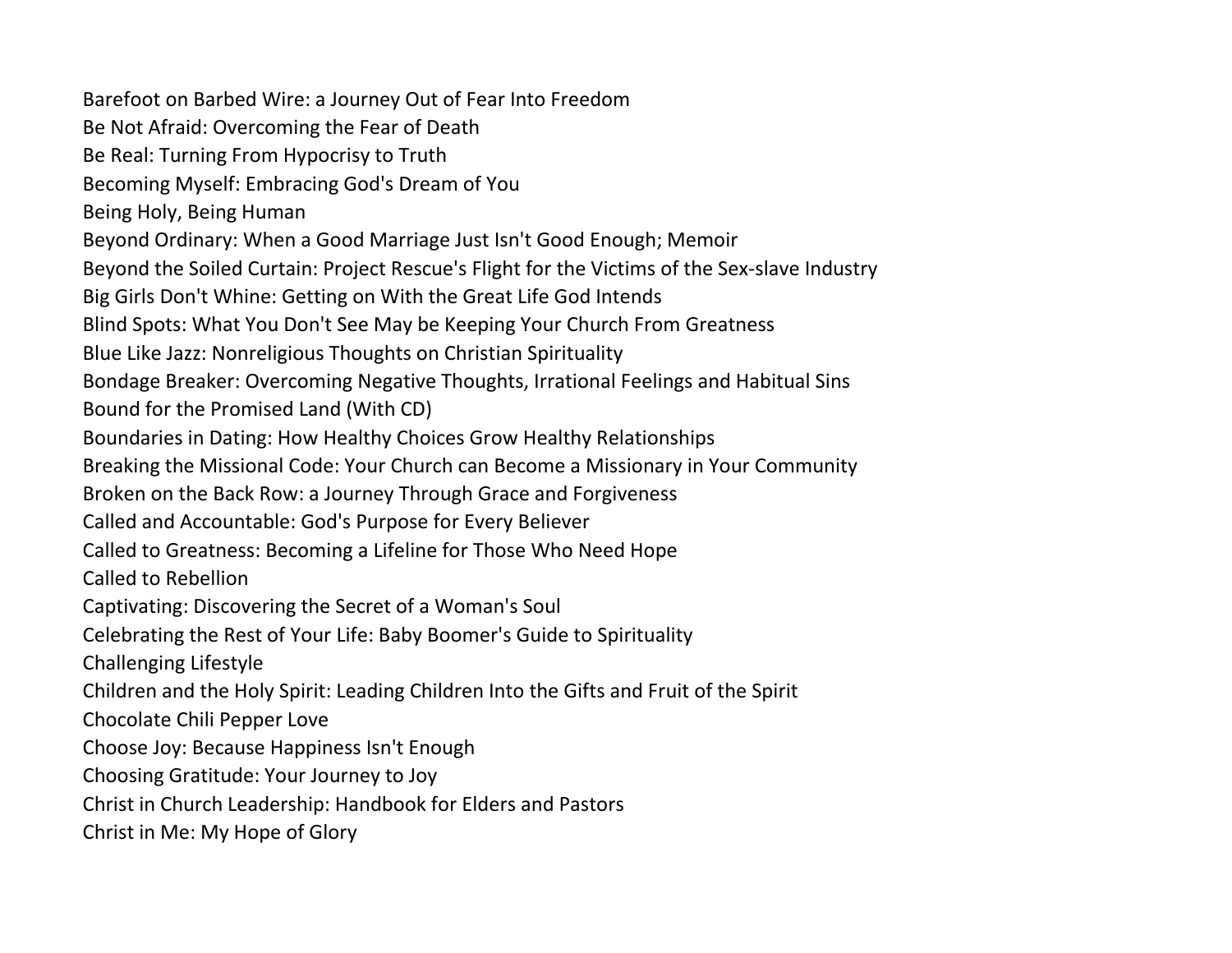Christ in Me: My Hope of Glory Christian Couple Christian Girl's Guide to Being Your Best Christianity and Real Life Christians Courageous Church on Fire! Testimony of Revival Citizen Action Guide: 10 Ways to Have a Positive Impact Clay in the Potter's Hand Color Your World With Natural Church Development: Experiencing All That God Has Designed You To Be Company You Keep: Transforming Power of Male Friendship Complete Idiot's Guide to Faith: Take a Journey to Deepen Your Belief in God Comprehensive Guide to Deliverance and Inner Healing Couragious Leadership Crazy Busy: a (Mercifully) Short Book About a (Really) Big Problem Crazy Love: Overwhelmed by a Relentless God Dangerous Duty of Delight: Glorified God and the Satisfied Soul Dangerous Wonder: Adventure of Childlike Faith Dare to Believe Dear Paul, am I On the Right Track? Finding Your Way Through the Maze of Today's Spiritual Beliefs Death and Grief: Healing Through Group Support Death of the Modern Super Hero: How Grace Breaks Our Rules Deceived? Who Me? Diary of Illness, Death & Grief Disciple`s Joy: Six Practices for Spiritual Growth Distinctly You: Trading Comparison & Competition for Freedom & Fulfillment Divine Romance Divorcing Marriage: Unveiling the Dangers in Canada's New Social Experiment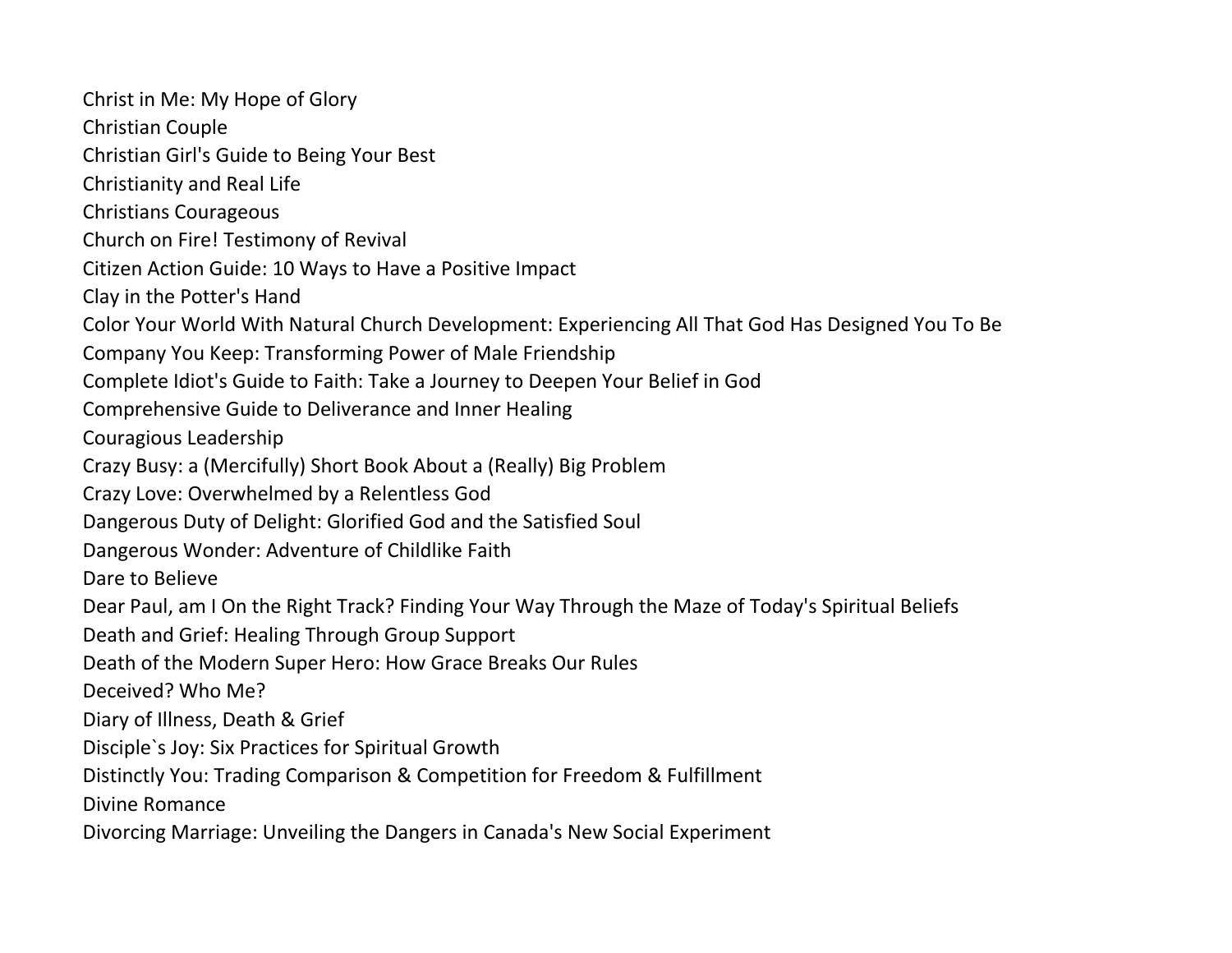Do You Think I'm Beautiful? The Question Every Woman Asks Doing Healing: How to Minister God's Kingdom in the Power of the Spirit Doing Life Together: Beginning Life Together: Six Sessions on God's Purposes for Your Life Doing Life Together: Connecting With God's Family; Six Sessions on Fellowship Doing Life Together: Developing Your Shape to Serve Others; Six Sessions on Ministry Doing Life Together: Growing to be Like Christ; Six Sessions on Discipleship Doing Life Together: Sharing Your Life Mission Every Day; Six Sessions on Evangelism Doing Life Together: Surrendering Your Life For God's Pleasure; Six Sessions on Worship Dr. Dobson: Turning Hearts Toward Home; Insights From the Life of America's Family Advocate Driven by Eternity: Making Your Life Count Today & Forever Dying Well Enjoying Intimacy With God Epic: the Story God is Telling and the Role That is Yours to Play Epicenter: Why the Current Rumblings in the Middle East Will Change Your Future. Essence of the Church: Community Created by the Spirit Every Woman's Battle: Discovering God's Plan for Sexual and Emotional Fulfillment Exiles: living Missionally in a Post-christian Culture Experiencing Christ Together: Finding Freedom and Fulfillment in Marriage Extraordinary: the Life You're Meant to Live Face to Face with God: ultimate Quest to Experience His Presence Family Friendly Church Father's Gift: Empowering Presence of the Holy Spirit Follow Me: a Call to Die, A Call to Live. Forgiving Heart: Prayers for Blessing and Reconciliation Fresh Encounter: Experiencing God Through Prayer, Humility and a Heartfelt Desire to Know Him Fresh Wind, Fresh Fire: What Happens When God's Spirit Invades the Hearts of His People Genesis: Personal Guide Through Grief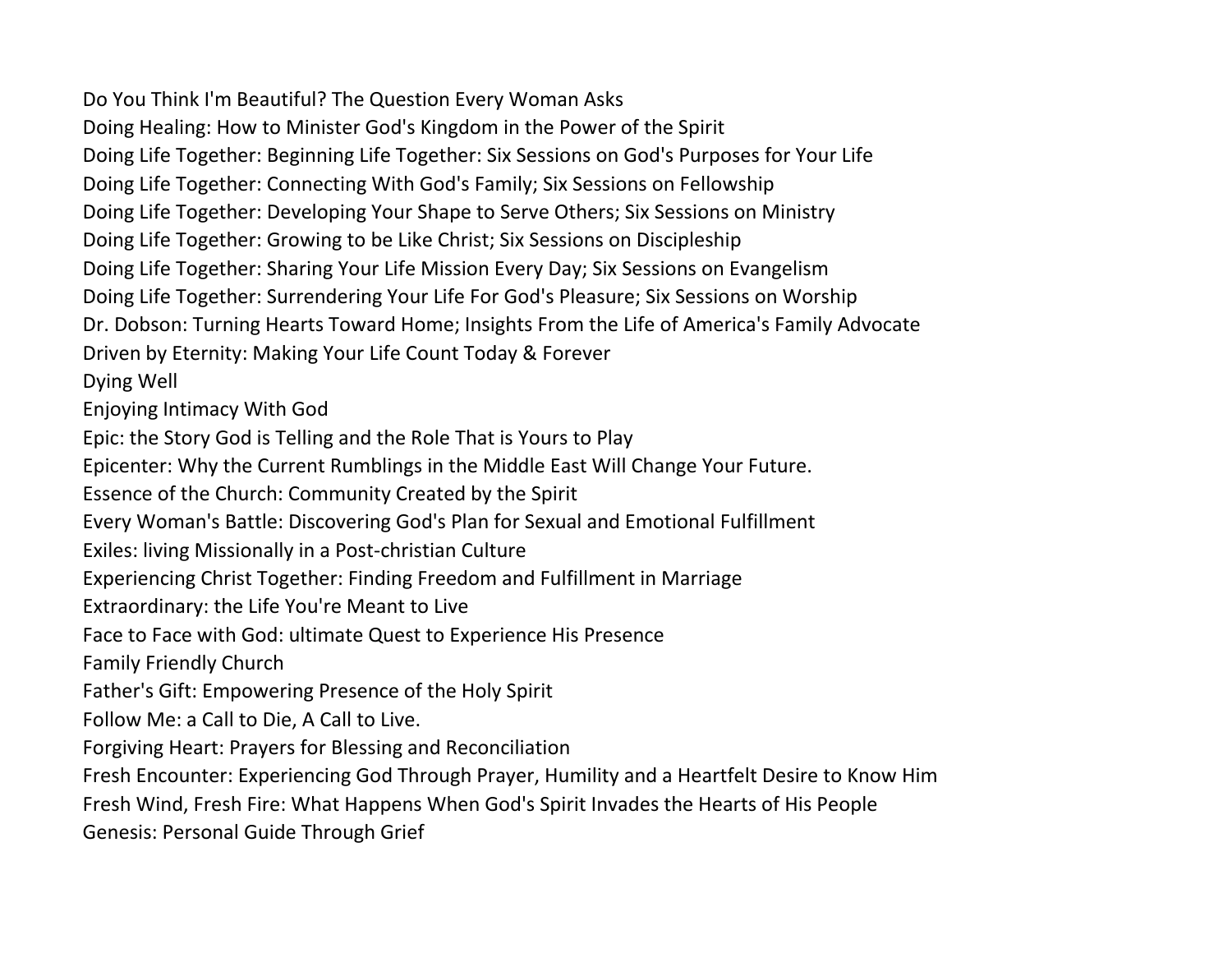Get A Grip On Your Lip Gift to Listen, the Courage to Hear Girls Gone Wise in a World Gone Wild Glorious Ruin: How Suffering Sets You Free God Does Care God Has Never Failed Me, But He's Sure Scared Me to Death a Few Times God in the Alley: Being and Seeing Jesus in a Broken World God is Love: Essays from Portland Magazine God Is No Laughing Matter: Observations and Objections on the Spiritual Path God Will Make a Way: What to do When You Don't Know What to do God's Tender Words for Life's Tough Moments God's Timing for Your Life: Seeing the Seasons of Your Life Through God's Eyes Good Grief Good Morning, Holy Spirit Goof-proof Skits for Youth Ministry Gospel Reset Salvation Made Relevant Great God of Love: How God Comes To Us In Our Searching and Longing Great Omission: Resolving Critical Issues for the Ministry of Healing and Deliverance Great Reduction: From Healing Souls to Fixing Brains Happy Together: Daily Insight for Families From Scripture Hardship, Healing and Hope: How God Still Moves in the Lives of His People Having a Mary Heart in a Martha World: Finding Intimacy With God in the Busyness of Life. He Loves Me He Loves Me Not: What Every Woman Needs to Know about Unconditional Love But is Afraid to Feel Healing the Hurt in Your Marriage High Cost of High Control: How to Deal With Powerful Personalities His Needs Her Needs: Building an Affair-Proof Marriage Holy Discontent: Fueling the Fire That Ignites Personal Vision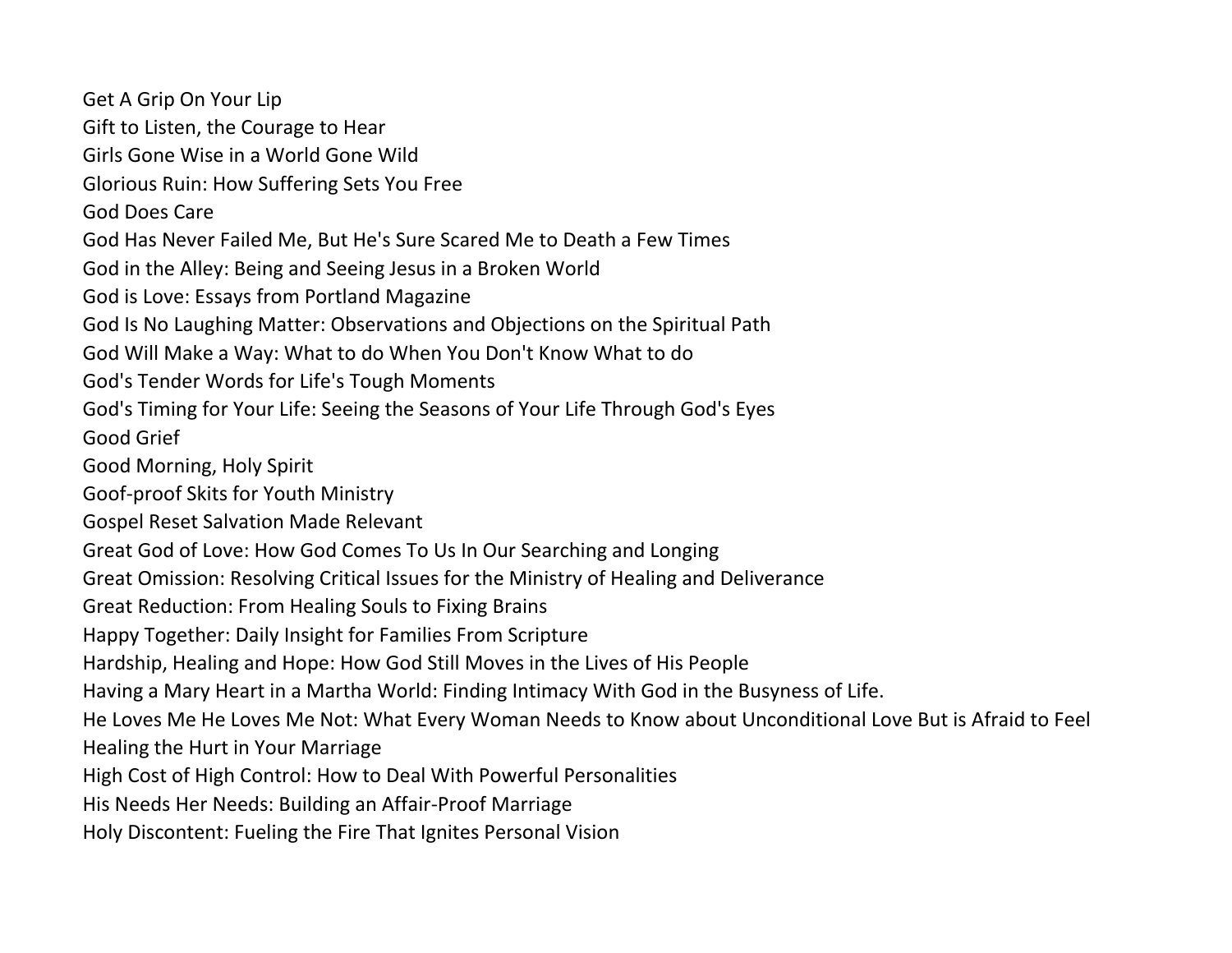Homosexuality Question & Christian Faith: Some Food for Thought Hope In Times of Trouble: Seeking Answers In Life's Struggles Hot Apple Cider: Words to Stir the Heart and Warm the Soul How Do I Live Through Grief? Strength and Hope in Time of Loss How Good is Good Enough? How to Beat Burnout: Help for Men and Women How to Hear God's Voice How to Win Over Depression Husbands Who Won't Lead and Wives Who Won't Follow: Help in Understanding Your Mate, Your Marriage and Your Exp Hutterites: The Nine; Our Story to Freedom I Kissed Dating Goodbye: a New Attitude Toward Romance and Relationships I Quit! Stop Pretending Everythinng is Find and Change Your Life I Wish You Could Meet My Mom and Dad If You Want Breakfast in Bed, Sleep in the Kitchen In a Dark Wood: Journeys of Faith and Doubt In Search of the True Light In The Gap: What Happens When God's People Stand Strong Inno-vative Church: Seven Steps to Positive Change in Your Congregation Inside My Heart: Choosing to Live With Passion and Purpose Intimate Friendship With God: Through Understanding the Fear of the Lord Inverted: Living Out the Perspective-changing Parables Jesus Told Invitation to a Journey: road Map for Spiritual Formation Irresistible Revolution: Living as an Ordinary Radical It's Time to End Church Splits: Breaking the Curse, Healing the Wounds and Possessing Christ's Unoffendable Heart Jesus is Alive! Jesus: Dead or Alive? Joni and Ken: An Untold Love Story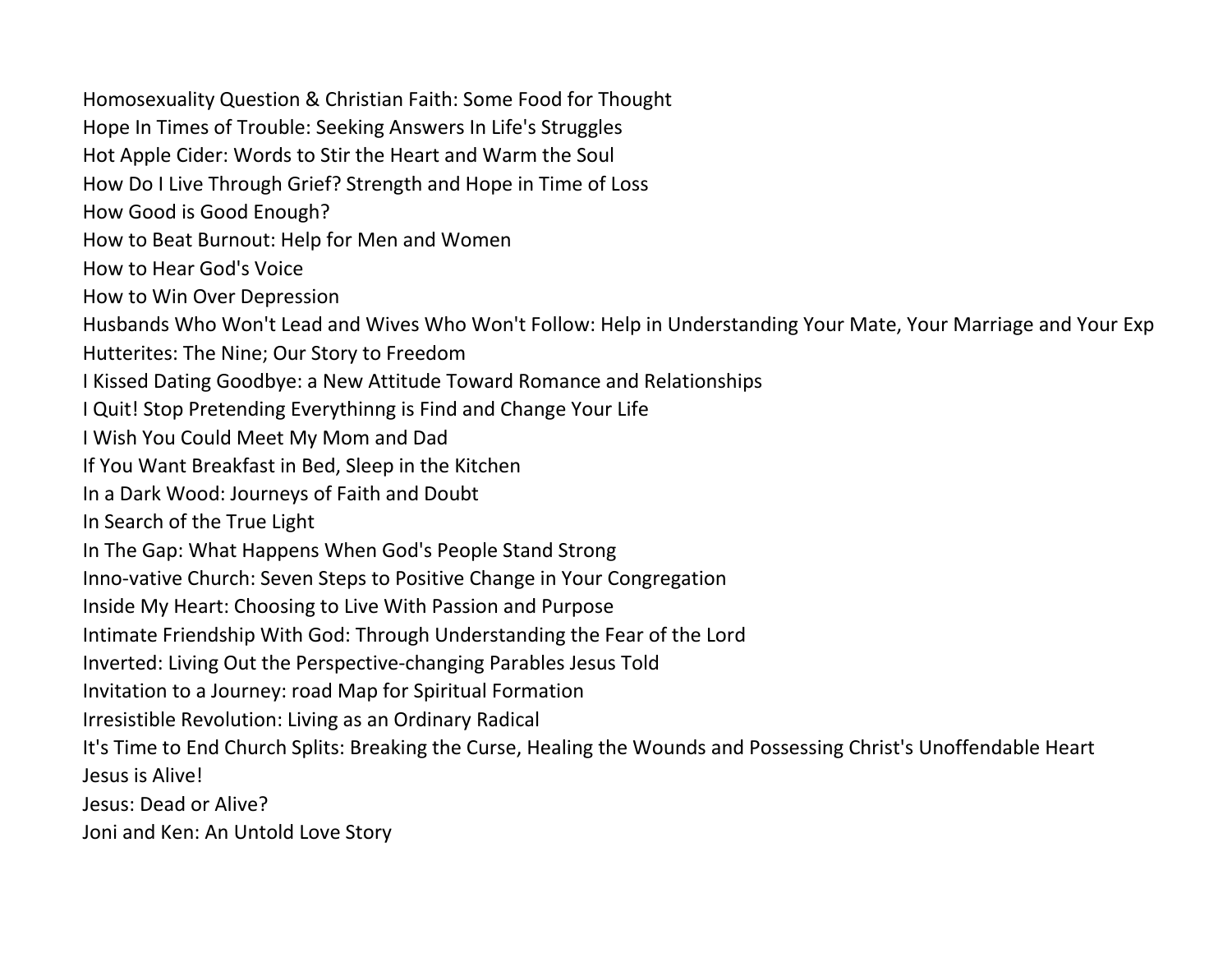Journey To Joy: the Transformation of a Life . . . 21 Days at a Time Joyful Theology: Creation, Commitment and an Awesome God Just Do Something: a Liberating Approach to Finding God's Will Just Walk Across the Room: Simple Steps Pointing People to Faith Lake Louise Commission: the Sacred Family Laughing Matters: Learning to Laugh When Life Stinks Launching An Orphans Ministry In Your Church (with DVD) Leaders: Learning Leadership From Some of Christianity's Best Leading Change Lectures on Revival Liberating the Laity: Equipping All the Saints for Ministry Life Giving Church: Rebuilding Your Church From the Inside Out Life Overflowing: 6 Pillars for Abundant Living Life Passages: Marriage, Healing, Funeral Light Your Church on Fire Without Burning it Down: Church in the 21st Century Vol. 1 Listening to God: Manual on Hearing the Voice of God Living as a Christian: Teachings From First Peter Living At the Crossroads: An Introduction to Christian Worldview Living In God's Grace: Apostles' Creed / Sacraments Living With Dying: Guide for Relatives and Friends Looking For God: Slightly Unorthodox, Highly Unconventional and Entirely Unexpected Thoughts About Faith Looking For God: Unexpected Journey Through Tattoos, Tofu and Pronouns Love Dare Loving God With All Your Mind Magnetic Fellowship: Reaching and Keeping People Making Love Last Forever Making Vision Stick: Leadership Library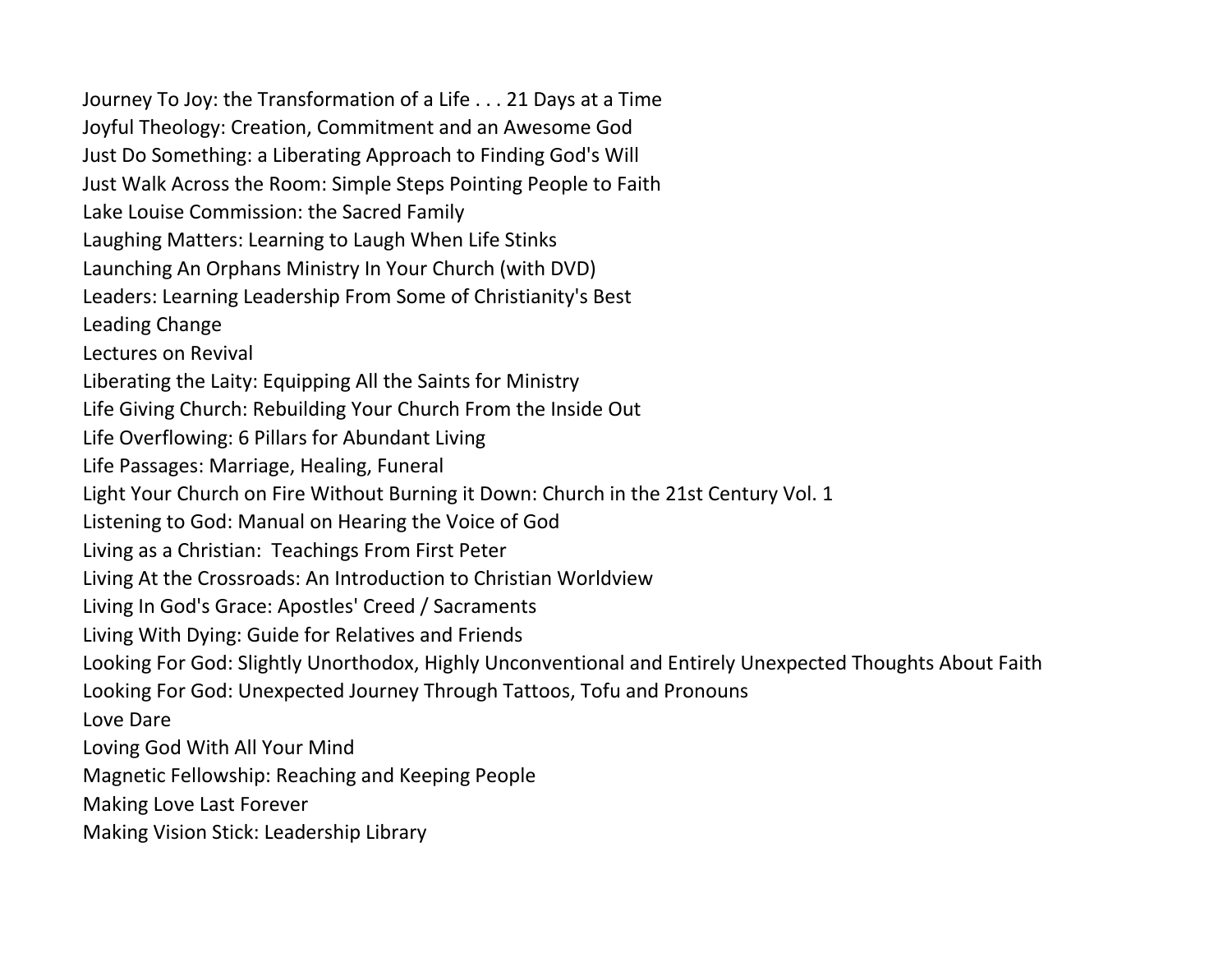Manifestations and Prophetic Symbolism: In a Move of the Spirit Marriage 911: First Response; Support Partner Handbook Marriage Course: How to Build a Healthy Marriage that Lasts a Lifetime; Manual Marrying Again With God at the Helm Mastering the Seven Decisions That Determine Personal Success Meet Martin Luther King, Jr. Messianic Church Arising! Restoring the Church to Our Covenant Roots! Missing Jesus: Find Your Life in His Great Story Mother and Daughter Closer to God and to Each Other Mother Teresa: A Simple Path Name Above All Names Never Beyond Hope: How God Touches & Uses Imperfect People No Other Gods: Confronting Our Modern-day Idols Normal is Just a Setting on Your Dryer Not Necessarily My Best Sermon Now That You're a Christian: Guide to Your Faith in Plain Language O God, If I Could Just Be Holy: Living the Spirit-filled Life; Its Crisis and Process Our God Reigns: the Stories Behind Your Favorite Praise and Worship Songs CD by Kilpatrick, Bob Outrageous Joy: Life-Changing, Soul-Shaking Truth About God Partly Cloudy With Scattered Worries: Finding Peace in All Kinds of Weather (2) Pathway to Healing: a Guide to Helping Victims of Crime Personal Values: God`s Game Plan for Life Power of One Christ-like Life Preaching in The Holy Spirit Presence Powered Living: Building a Life of Intimacy and Partnership with God Pressure's Off: There's a New Way to Live Principles of Spiritual Growth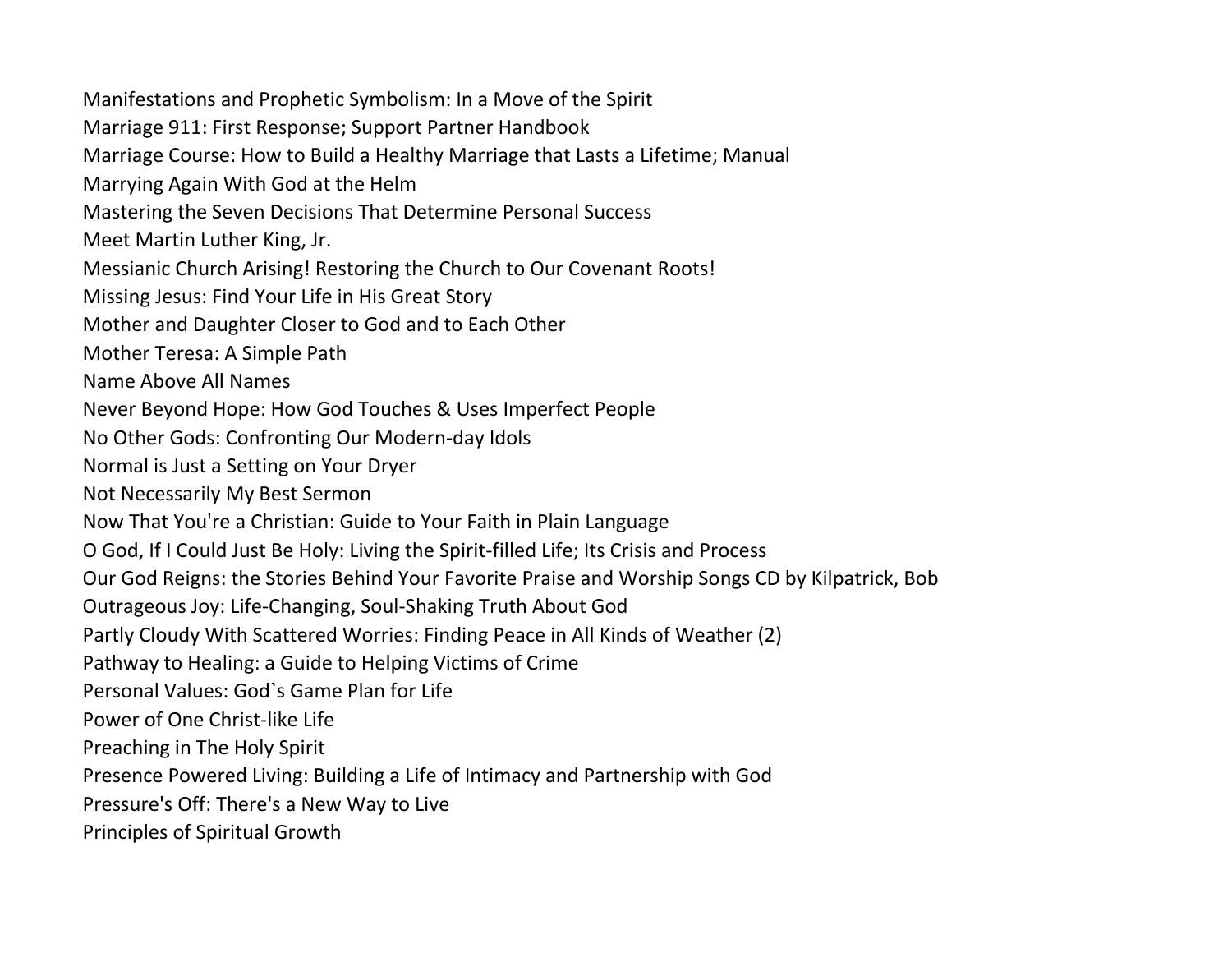Prisoners of Hope: the Story of Our Captivity and Freedom in Afghanistan Programmed by God or Free to Choose? Five-point Calvinism Under the Searchlight Pure: Reflections From Around the World Purpose Driven Church: Growth Without Compromising Your Medsage and Mission Purpose Driven Life: What on Earth Am I Here For? Quiet Strength: Principles, Practices and Priorities of a Winning Life Real Faith for Real Life: Living the Six Marks of Discipleship Real Life, Real Love: 7 Paths to a Strong and Lasting Relationship Real: Becoming a 24/7 Follower of Jesus Really Bad Girls of the Bible: More Lessons From Less-Than-Perfect Women Rediscovering Kingdom Healing Released: Preparing for Your Incarcerated Loved One's Return Home Relentless Redemption Revolution in World Missions Ride the River Right Color Wrong Culture: Leadership Fable Ripped Out: One Man's Journey Surviving Prostate Cancer Road to Forgiveness: Hearts Shattered by Tragedy, Transformed by Love Rose for Nana and Other Touches From an Everyday God Sacred Romance: Drawing Closer to the Heart of God Screwtape Letters Secret Strength: for Those Who Search Secret Things of God: Unlocking the Treasures Reserved for You Secrets of Staying Power: Overcoming the Discouragements of Ministry Sentenced: Maintaining Relationships During Incarceration Sex Never a Four Letter Word She's Got Issues: Seriously Good News for Stressed-out, Secretly Scared Control Freaks Like Us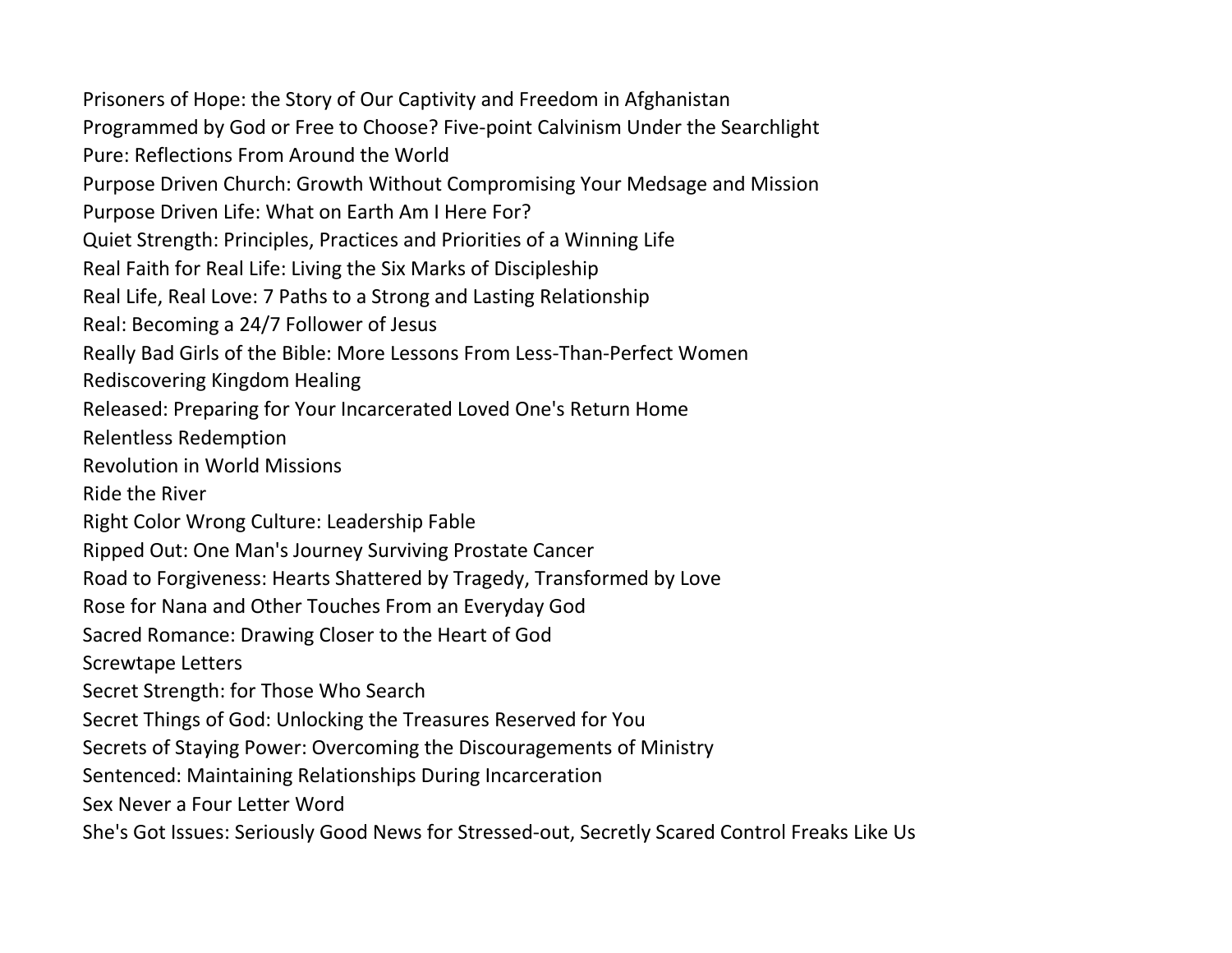Small Churches Are the Right Size Soaring as Eagles: Stop Struggling Start Soaring Sparkly Green Earrings: Catching the Light at Every Turn; a Memoir Speaking in Public Effectively: How to Prepare, How to Present, How to Progress Spirit Leadership: How the Experience of the Spirit Fashions Leaders for the Church Spiritual Slavery to Spiritual Sonship: Your Destiny Awaits You Spiritually Intimate Marriage: Discover the Close Relationship God Has Designed For Every Couple Staying Up, Up, Up in a Down, Down World Step By Step: Your Guide to Making Practical Decisions When a Loved One Dies Still Broken Stories for a Faithful Heart Storm: Hearing Jesus for the Times We Live In String of Pearls: Recipes for Living in the Real World Super Bowl Marriage: From Training Camp to the Championship Game Surprised By the Powetr of the Spirit: Discovering How God Speaks and Heals Today Surrender to Love: Discovering the Heart of Christian Spirituality Surveillance Society: the Rise of Antichrist Tame Your Fears and Transform Them into Faith, Confidence and Action Telling Yourself the Truth: Find Your Way Out of Depression, Anxiety, Fear and Other Common Problems by Applying the The Faith: Given Once, for All The Fragrance of Kindness: Giving the Gift of Encouragement The Life You've Always Wanted: Spiritual Disciplines for Ordinary People The Power of a Whisper: Hearing God, Having the Guts to Respond; Participant's Guide The Power of Blessing: Discovering Your True Identity and Destiny in Christ. The Rest of Health: Learn the 7 Vital Strategies to Optimize Your Well-being Too Small to Ignore: Why the Least of These Matters Most Transforming Encounters: the Power of Life's Defining Moments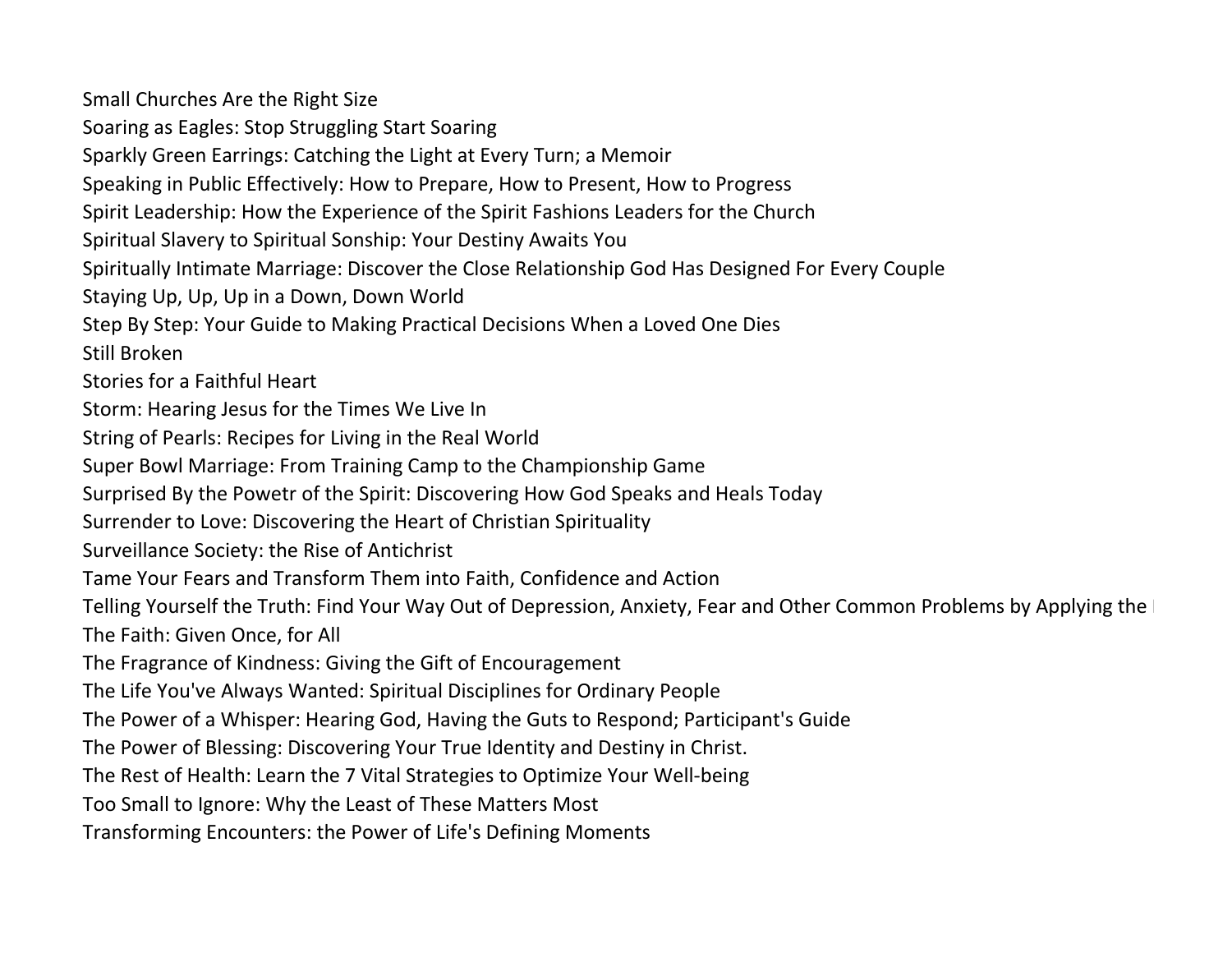Treasure Principle: Unlocking the Secret of Joyful Giving Turnings: Kingdom of God and the Western World Twelve Ordinary Men Twelve Steps:A Spiritual Journey; A Working Guide for Healing Twenty Piece Shuffle: Why the Poor and Rich Need Each Other Twirl: Fresh Spin at Life Two-gether Intimately: Understanding & Meeting Your Husband's Sexual Needs Unchurched Next Door: Understanding Faith Stages as Keys to Sharing Your Faith Unfashionable: Making a Difference in the World by Being Different Unlocking the Mystery of Your Emotions Untamed: How the Wild Side of Jesus Frees Us to Live and Love with Abandon Urgent Call to a Serious Faith Vertical Church Victory Over The Darkness: Realizing the Power of Your Identity in Christ Waking Up In Heaven: A True Story of Brokenness, Heaven and Life Again Walking In God's Truth: Ten Commandments / Lord's Prayer Walking in the Storm Living in the Sunlight Walking Towards Hope: Experiencing Grace in a Time of Brokenness What Do Ya Know? Now That You're a Graduate What Every Man Wants in a Woman: 10 Essentials for Growing Deeper in Love What Is Mission? Theological Explorations What to do When You're Depressed: christian Psychoanalyst Helps You Understand and Overcome Your Depression When It's Time to Move: Guide to Changing Churches When Your Child is Arrested: a Parent's Guide to the Juvenile Justice System Who Put My Life on Fast Forward? How to Slow Down & Start Living Again Why Am I Afraid to Tell You I'm a Christian? Witnessing Jesus' Way Why Christmas?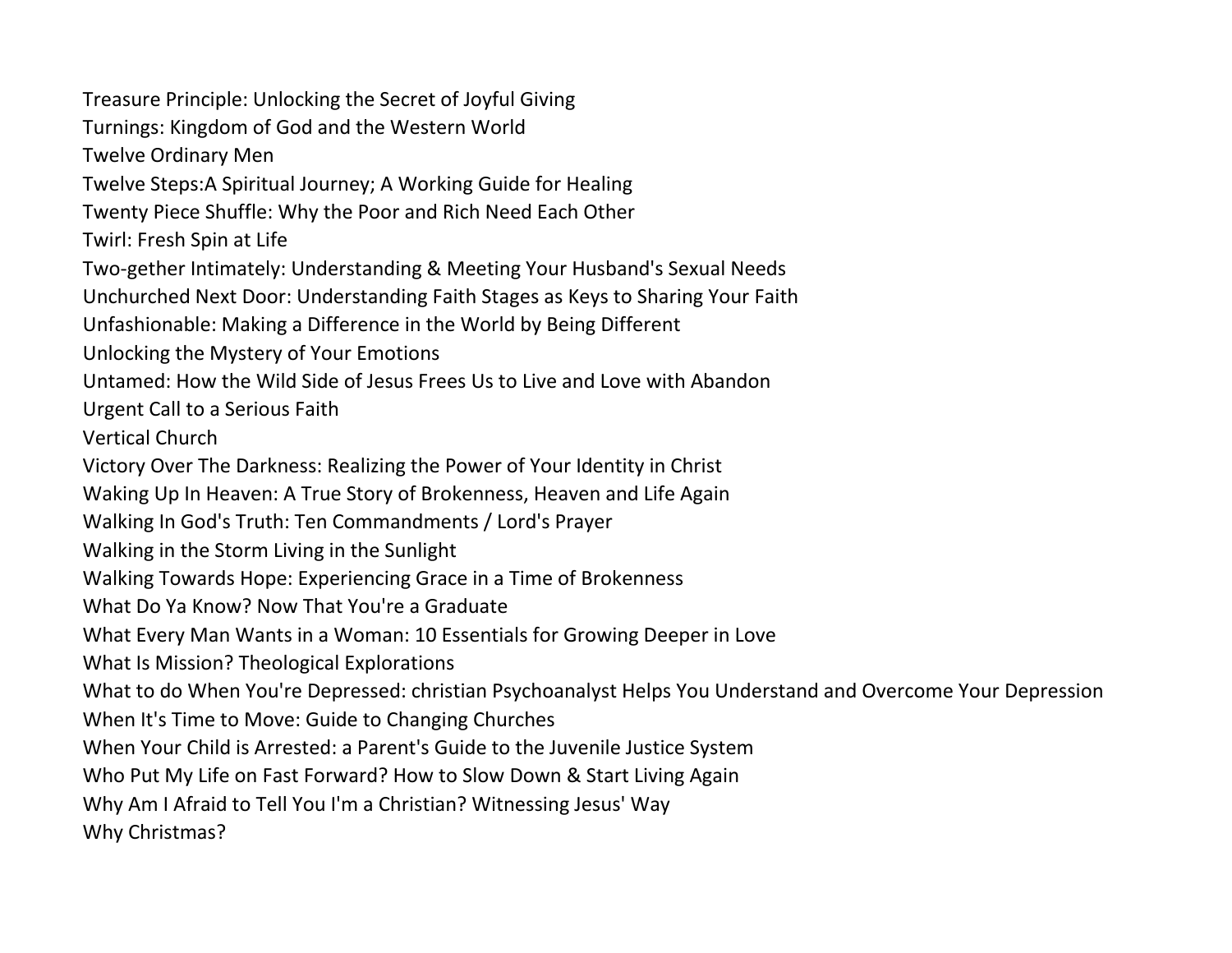Why I Stayed: Choices I Made in My Darkest Hour Why Minister to Men? Learn to Equip and Empower the Men of Your Church Write Way: Believer's Guide to Effective Communication Your Life Without Limits: Living Above Your Circumstances You're Made for a God-sized Dream: Opening the Door to All God Has for You You've Got What It Takes: Celebrate Being a Woman Today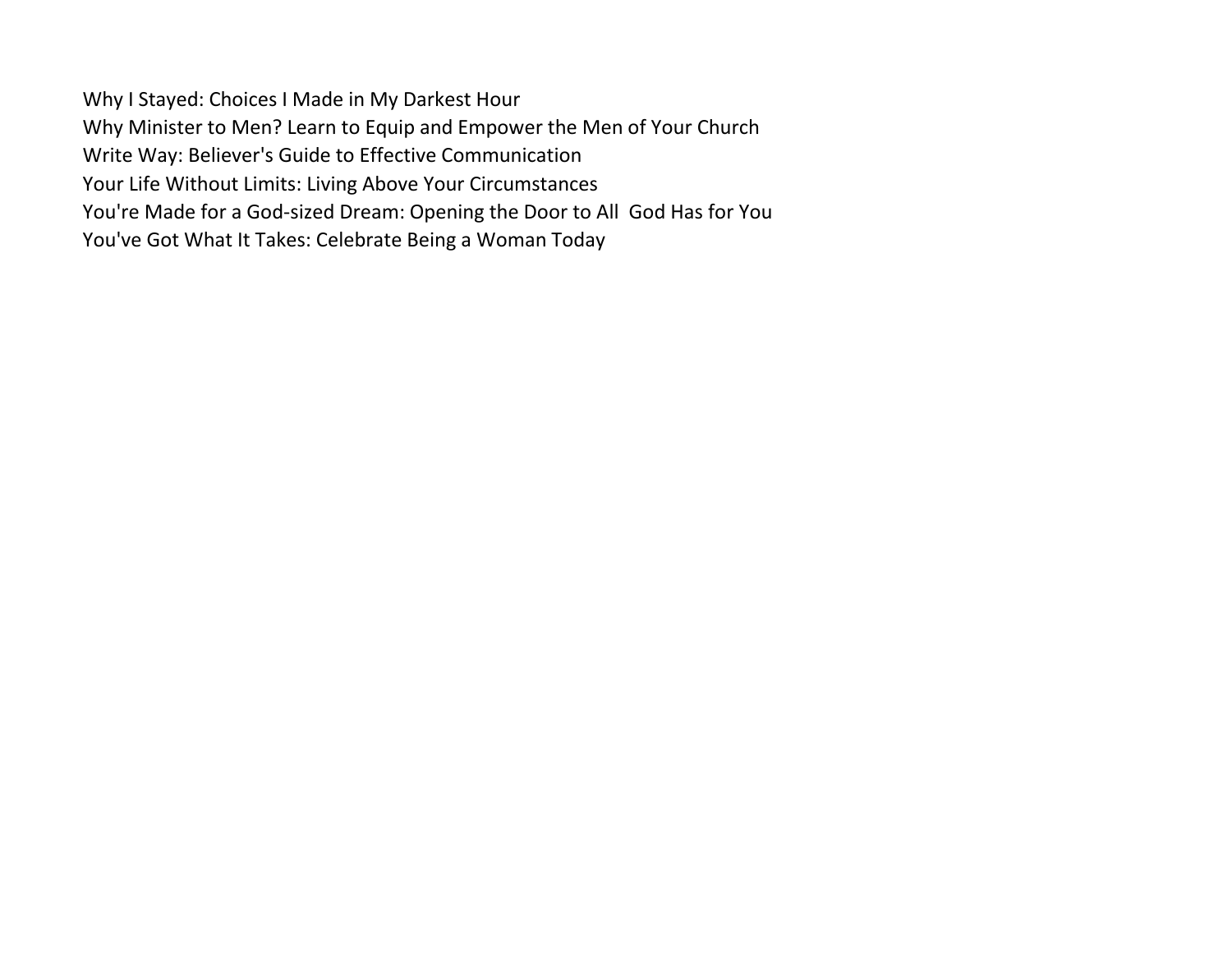## Salem Lutheran Church Library 2020/06/26

Haley, Mike 2004 Christian - Life Conlon, Carter 2012 Christian - Life Barbour Publishing 2008 Christian - Life Briscoe, Jill 2004 Christian - Life Piper, Don and Murphey, Cecil 2004 Christian - Life Evans, Tony Ed. 2001 Christian - Life Hill, E.V. 2002 Christian - Life Lindquist, N. J. and Nelles, Wendy Elaine 2011 Christian - Life George, Elizabeth 2010 Christian - Life George, Elizabeth 2003 Christian - Life Williamson, G. Jeffreys 1989 Christian - Life LaHaye, Tim and Beverly and Yorkey, Mike 2000 Christian - Life Leman, Kevin Dr 2001 Christian - Life Rainey, Dennis 2012 Christian - Life Gumbel, Nicky 1984 Christian - Life Isaacs, Susan E. 2009 [Christian - Life](http://catalog.loc.gov/cgi-bin/Pwebrecon.cgi?SC=Subject&SEQ=20110604132352&PID=GFtCTRw_3ti4GipYeFtCTtmIZm&SA=Christian+life.) Cottle, Ronald Dr. 1996 [Christian - Life](http://catalog.loc.gov/cgi-bin/Pwebrecon.cgi?SC=Subject&SEQ=20110604132352&PID=GFtCTRw_3ti4GipYeFtCTtmIZm&SA=Christian+life.) Cook Communications Ministries 2000 [Christian - Life](http://catalog.loc.gov/cgi-bin/Pwebrecon.cgi?SC=Subject&SEQ=20110604132352&PID=GFtCTRw_3ti4GipYeFtCTtmIZm&SA=Christian+life.) Petty, Jo **1962** [Christian - Life](http://catalog.loc.gov/cgi-bin/Pwebrecon.cgi?SC=Subject&SEQ=20110604132352&PID=GFtCTRw_3ti4GipYeFtCTtmIZm&SA=Christian+life.) Huizenga, Betty 2000 [Christian - Life](http://catalog.loc.gov/cgi-bin/Pwebrecon.cgi?SC=Subject&SEQ=20110604132352&PID=GFtCTRw_3ti4GipYeFtCTtmIZm&SA=Christian+life.) Spitale, Lennie 2015 [Christian - Life](http://catalog.loc.gov/cgi-bin/Pwebrecon.cgi?SC=Subject&SEQ=20110604132352&PID=GFtCTRw_3ti4GipYeFtCTtmIZm&SA=Christian+life.) Ludy, Leslie 2003 [Christian - Life](http://catalog.loc.gov/cgi-bin/Pwebrecon.cgi?SC=Subject&SEQ=20110604132352&PID=GFtCTRw_3ti4GipYeFtCTtmIZm&SA=Christian+life.) Kent, Carol and Lee-Thorp, Karen 2000 [Christian - Life](http://catalog.loc.gov/cgi-bin/Pwebrecon.cgi?SC=Subject&SEQ=20110604132352&PID=GFtCTRw_3ti4GipYeFtCTtmIZm&SA=Christian+life.)

Pub. Author **Date Subject**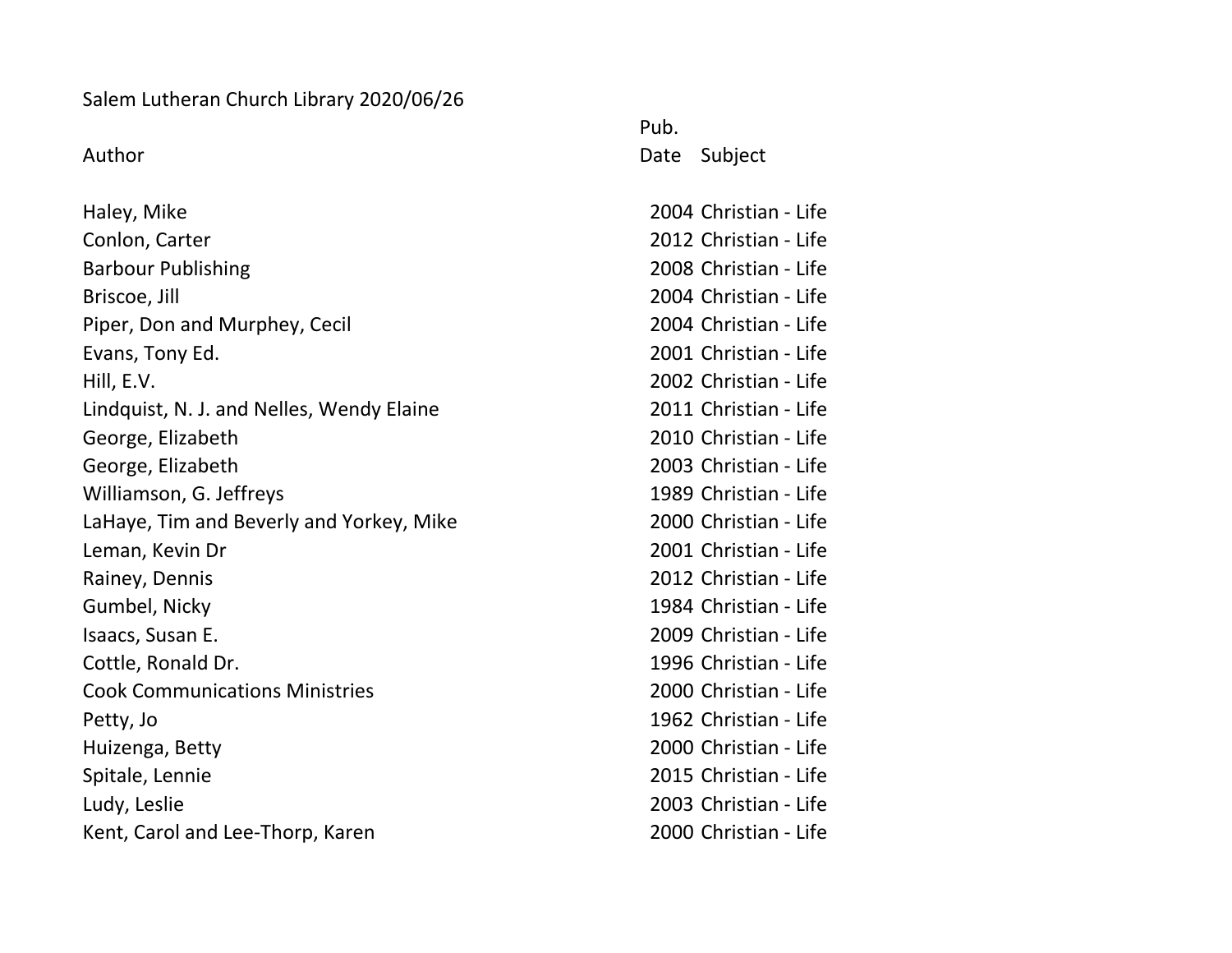| Morgan, Cindy                            | 2001 Christian - Life |
|------------------------------------------|-----------------------|
| Arnold, Johann Christoph                 | 2002 Christian - Life |
| Wiersbe, Warren W.                       | 2009 Christian - Life |
| Eldredge, Stasi                          | 2013 Christian - Life |
| Kesler, Jay                              | 1988 Christian - Life |
| Davis, Justin & Trisha                   | 2012 Christian - Life |
| Grant, David and Beth                    | 2009 Christian - Life |
| Silvious, Jan                            | 2003 Christian - Life |
| McCarney, Bill                           | 2003 Christian - Life |
| Miller, Donald                           | 2003 Christian - Life |
| Anderson, Neil T.                        | 2000 Christian - Life |
| Griffith, Andy                           | 2005 Christian - Life |
| Cloud, Henry Dr. and Townsend, John Dr.  | 2000 Christian - Life |
| Stetzer, Ed and Putman, David            | 2006 Christian - Life |
| Patty, Sandi                             | 2005 Christian - Life |
| Blackaby, Henry T. and Skinner, Kerry L. | 2002 Christian - Life |
| Hutchcraft, Ron                          | 2001 Christian - Life |
| Snavely, Sandy                           | 1999 Christian - Life |
| Eldredge, John and Stasi                 | 2005 Christian - Life |
| Yount, David                             | 2005 Christian - Life |
| Gumbel, Nicky                            | 1996 Christian - Life |
| Leach, Chris                             | 2001 Christian - Life |
| Freeman, Becky                           | 2000 Christian - Life |
| Warren, Kay                              | 2012 Christian - Life |
| DeMoss, Nancy Leigh                      | 2009 Christian - Life |
| Winslow, Paul and Followwill, Dorman     | 2001 Christian - Life |
| Shab, Carol                              | 1991 Christian - Life |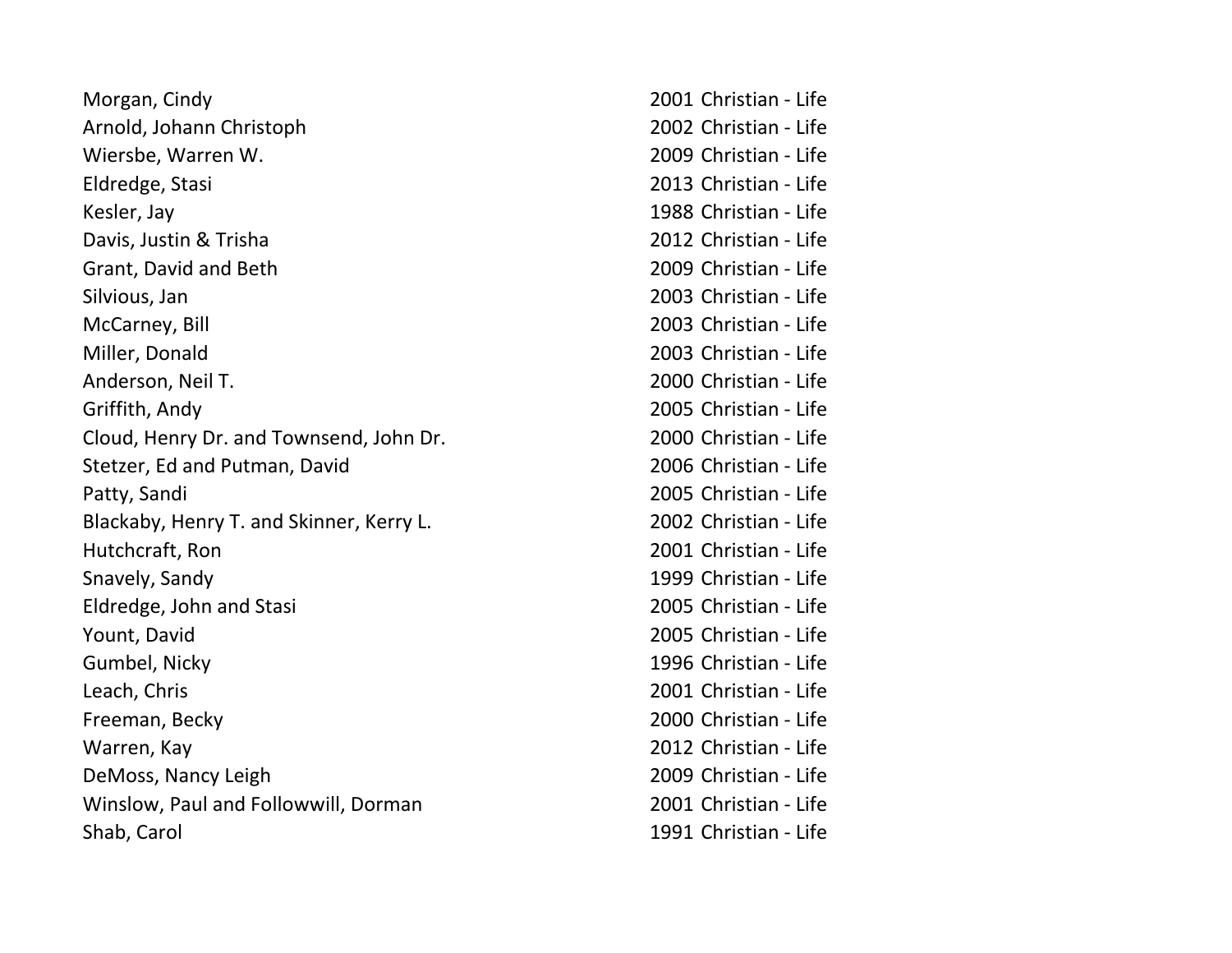| Fitz-Gibbon, Andy and Jane            | 1995 Christian - Life |
|---------------------------------------|-----------------------|
| Christenson, Larry and Nordis         | 1977 Christian - Life |
| Cassel, Katrina                       | 2002 Christian - Life |
| Diehl, William E.                     | 1976 Christian - Life |
| Schraff, Anne, E.                     | 1997 Christian - Life |
| Vaagenes, Morris Pastor               | 2008 Christian - Life |
| Focus on the Family Canada            | 2003 Christian - Life |
| Sun, Dorothy                          | 2006 Christian - Life |
| Schwarz, Christian A.                 | 2005 Christian - Life |
| Bentall, David C.                     | 2004 Christian - Life |
| Moore, Charles W. and Bittner, Robert | 2006 Christian - Life |
| Sandford, John and Mark               | 1992 Christian - Life |
| Hybels, Bill                          | 2002 Christian - Life |
| DeYoung, Kevin                        | 2013 Christian - Life |
| Chan, Francis & Yankoski, Danae       | 2008 Christian - Life |
| Piper, John                           | 2001 Christian - Life |
| Yaconelli, Michael                    | 1998 Christian - Life |
| Mjorud, Herbert                       | 1975 Christian - Life |
| Smith, Ron and Penner, Rob            | 1993 Christian - Life |
| Smith, Harold Ivan                    | 1995 Christian - Life |
| Lautsbaugh, Chris                     | 2011 Christian - Life |
| Hill, Craig                           | 1986 Christian - Life |
| Olesen, Joyce                         | 2003 Christian - Life |
| Foss, Michael W.                      | 2007 Christian - Life |
| Martin, Cheryl                        | 2016 Christian - Life |
| Edwards, Gene                         | 1993 Christian - Life |
| Cere, Daniel and Farrow, Douglas      | 2004 Christian - Life |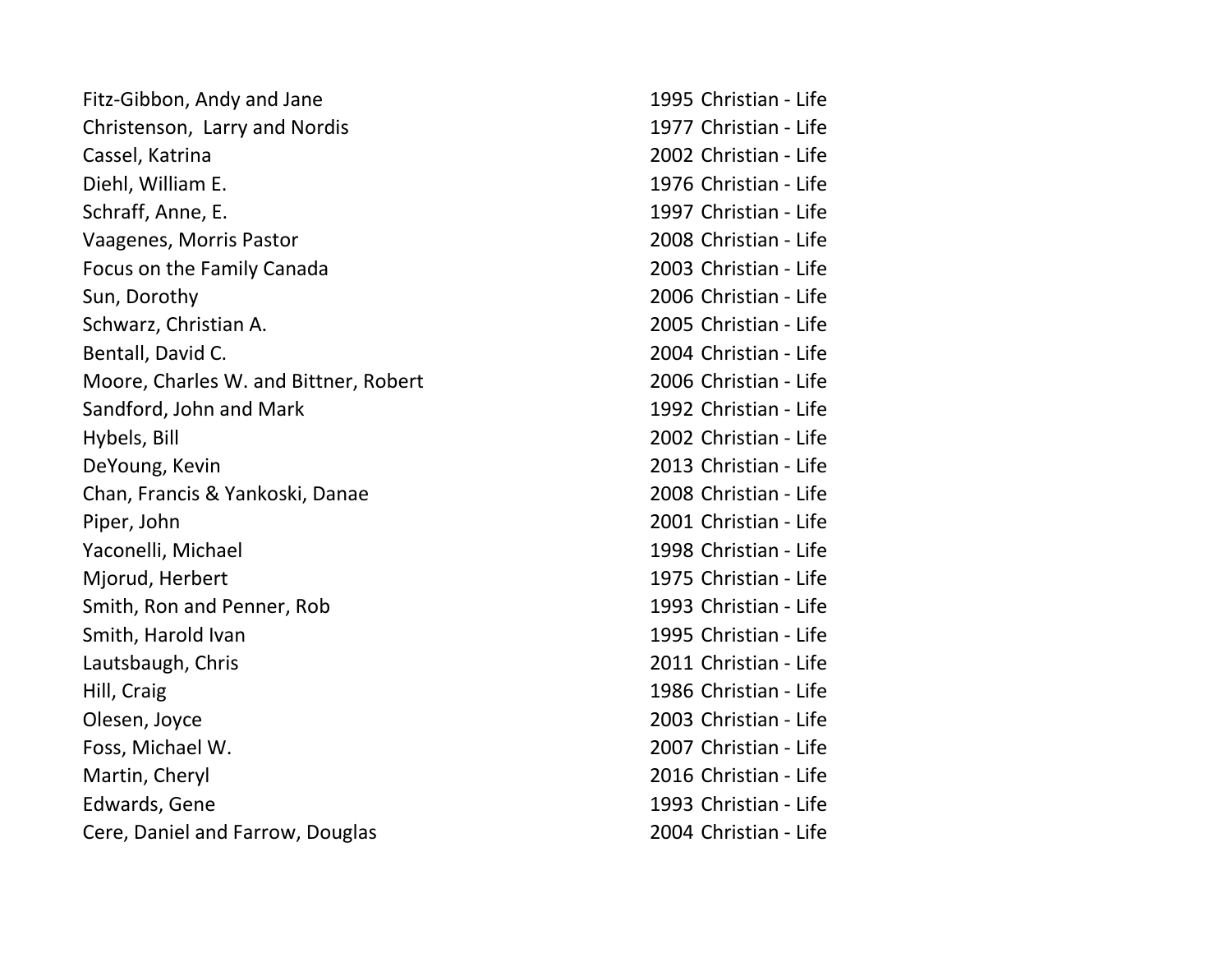| Thomas, Angela                          | 2003 Christian - Life |
|-----------------------------------------|-----------------------|
| Venter, Alexander                       | 2009 Christian - Life |
| Eastman, Brett and Dee ed.              | 2002 Christian - Life |
| Eastman, Brett and Dee ed.              | 2002 Christian - Life |
| Eastman, Brett and Dee ed.              | 2002 Christian - Life |
| Eastman, Brett and Dee ed.              | 2002 Christian - Life |
| Eastman, Brett and Dee ed.              | 2002 Christian - Life |
| Eastman, Brett and Dee ed.              | 2002 Christian - Life |
| Zettersten, Rolf                        | 1989 Christian - Life |
| Bevere, John                            | 2006 Christian - Life |
| Vaux, Kenneth L. and Sara A.            | 1996 Christian - Life |
| Sanders, J. Oswald                      | 2000 Christian - Life |
| Eldredge, John                          | 2004 Christian - Life |
| Rosenberg, Joel C.                      | 2006 Christian - Life |
| Gelder, Van Craig                       | 2000 Christian - Life |
| Ethridge, Shannon                       | 2003 Christian - Life |
| Frost, Michael                          | 2006 Christian - Life |
| Anderson, Neil T. and Mylander, Charles | 2006 Christian - Life |
| Bevere, John                            | 2009 Christian - Life |
| Johnson, Bill                           | 2007 Christian - Life |
| Freudenburg, Ben With Lawrence, Rick    | 1998 Christian - Life |
| Anderson, Paul                          | 2005 Christian - Life |
| Platt, David                            | 2013 Christian - Life |
| Klug, Lyn ed.                           | 2003 Christian - Life |
| Blackaby, Henry T. and King, Claude V.  | 1996 Christian - Life |
| Cymbala, Jim with Merrill, Dean         | 1997 Christian - Life |
| Saynor, John Kennedy                    | 1991 Christian - Life |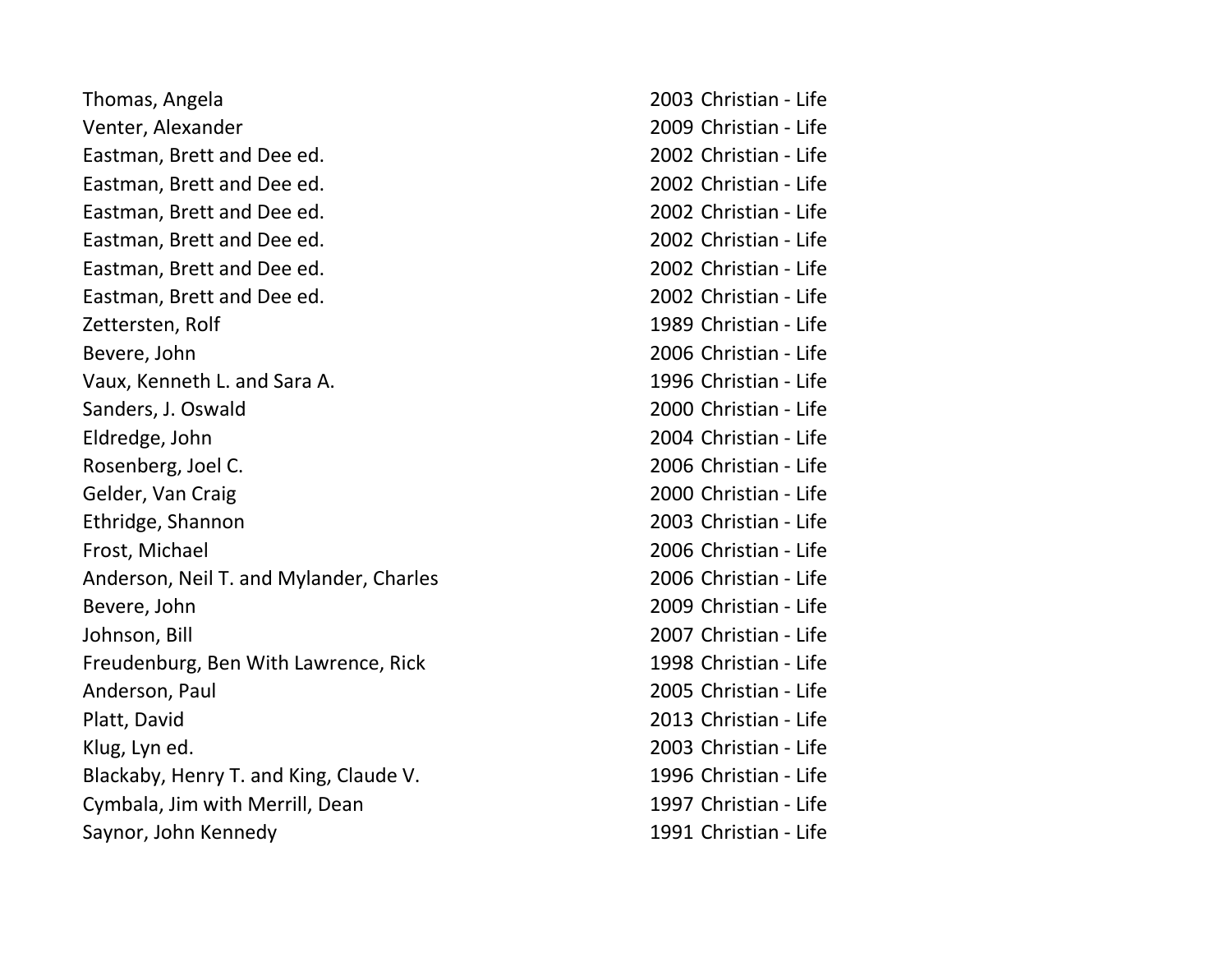| Jones, Beth                             | 2010 Christian - Life |
|-----------------------------------------|-----------------------|
| Jackson, Cari                           | 2003 Christian - Life |
| Kassian, Mary A.                        | 2010 Christian - Life |
| Tchividjian, Tullian                    | 2012 Christian - Life |
| <b>Thomas Nelson Publishers</b>         | 1995 Christian - Life |
| Toler, Stan                             | 1995 Christian - Life |
| Paul, Greg                              | 2004 Christian - Life |
| Doyle, Brian ed.                        | 2003 Christian - Life |
| Cameron, Julia                          | 2000 Christian - Life |
| Cloud, Henry Dr. and Townsend, John Dr. | 2002 Christian - Life |
| Houk, Margaret                          | 2003 Christian - Life |
| Sheets, Dutch                           | 2001 Christian - Life |
| Westberg, Granger E.                    | 1971 Christian - Life |
| Hinn, Benny                             | 1990 Christian - Life |
| Duckworth, John                         | 1995 Christian - Life |
| Ham, Ken                                | 2018 Christian - Life |
| Wold, Margaret and Erling               | 1987 Christian - Life |
| Mulitze, Dieter                         | 2001 Christian - Life |
| Mulitze, Dieter K.                      | 2005 Christian - Life |
| Norford, Ann and Bryan                  | 2009 Christian - Life |
| Williams, Joseph L.                     | 2007 Christian - Life |
| Weaver, Joanna                          | 2002 Christian - Life |
| White, Paula                            | 1998 Christian - Life |
| Roseberg, Gary Dr. & Barbara            | 2004 Christian - Life |
| Kimmel, Tim, Dr.                        | 2005 Christian - Life |
| Harley, Willard F. Jr.                  | 2001 Christian - Life |
| Hybels, Bill                            | 2007 Christian - Life |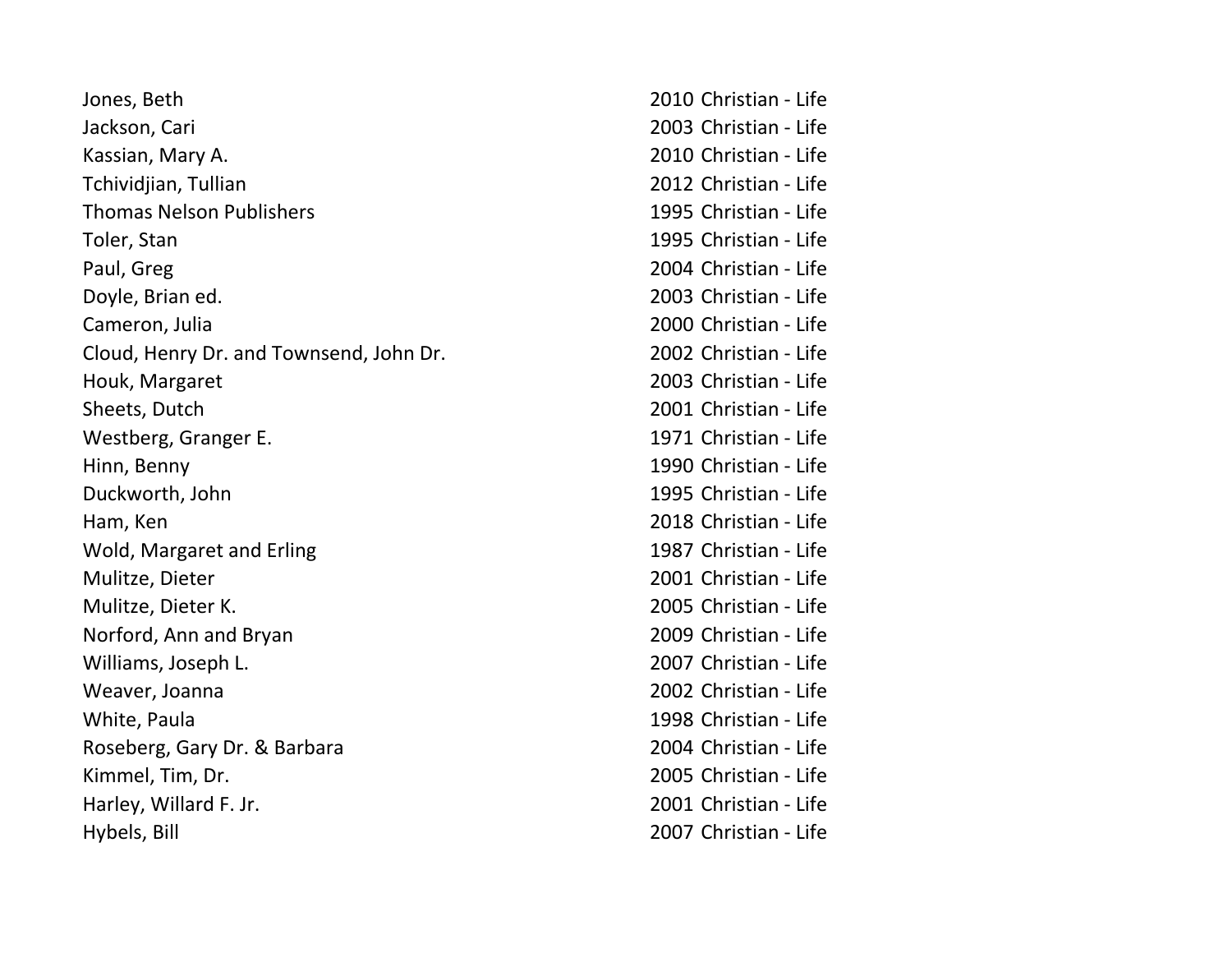| Gagnon, Phillip Rev.                      | 2003 Christian - Life |
|-------------------------------------------|-----------------------|
| <b>RBC Ministries</b>                     | 2005 Christian - Life |
| Lindquist, N. J. and Nelles, Wendy Elaine | 2009 Christian - Life |
| Bauman, Harold                            | 2000 Christian - Life |
| Stanley, Andy                             | 2003 Christian - Life |
| Minirth, Frank etal                       | 1986 Christian - Life |
| Virkler, Mark and Patti                   | 2005 Christian - Life |
| LaHaye, Tim                               | 1976 Christian - Life |
| Walker, James                             | 2000 Christian - Life |
| <b>Various Authors</b>                    | 2013 Christian - Life |
| Harris, Joshua                            | 1997 Christian - Life |
| Scazzero, Geri and Peter                  | 2010 Christian - Life |
| Allen, Tom                                | 1978 Christian - Life |
| Meurer, Dave                              | 2005 Christian - Life |
| Jones, Linda and Stanes, Sophie eds.      | 2003 Christian - Life |
| Shreve, Mike                              | 2009 Christian - Life |
| De Jesus, Wilfredo                        | 2014 Christian - Life |
| Strommen, Merton P.                       | 1997 Christian - Life |
| McGraw, Robin                             | 2006 Christian - Life |
| Dawson, Joy                               | 2008 Christian - Life |
| Ellsworth, Tom                            | 2011 Christian - Life |
| Mulholland Robert, M. Jr.                 | 1993 Christian - Life |
| Claiborne, Shane                          | 2006 Christian - Life |
| Frangipane, Francis                       | 2002 Christian - Life |
| McDowell, Josh and McDowell, Sean         | 2009 Christian - Life |
| McDowell, Josh and McDowell, Sean         | 2009 Christian - Life |
| Eareckson Tada, Ken and Joni              | 2013 Christian - Life |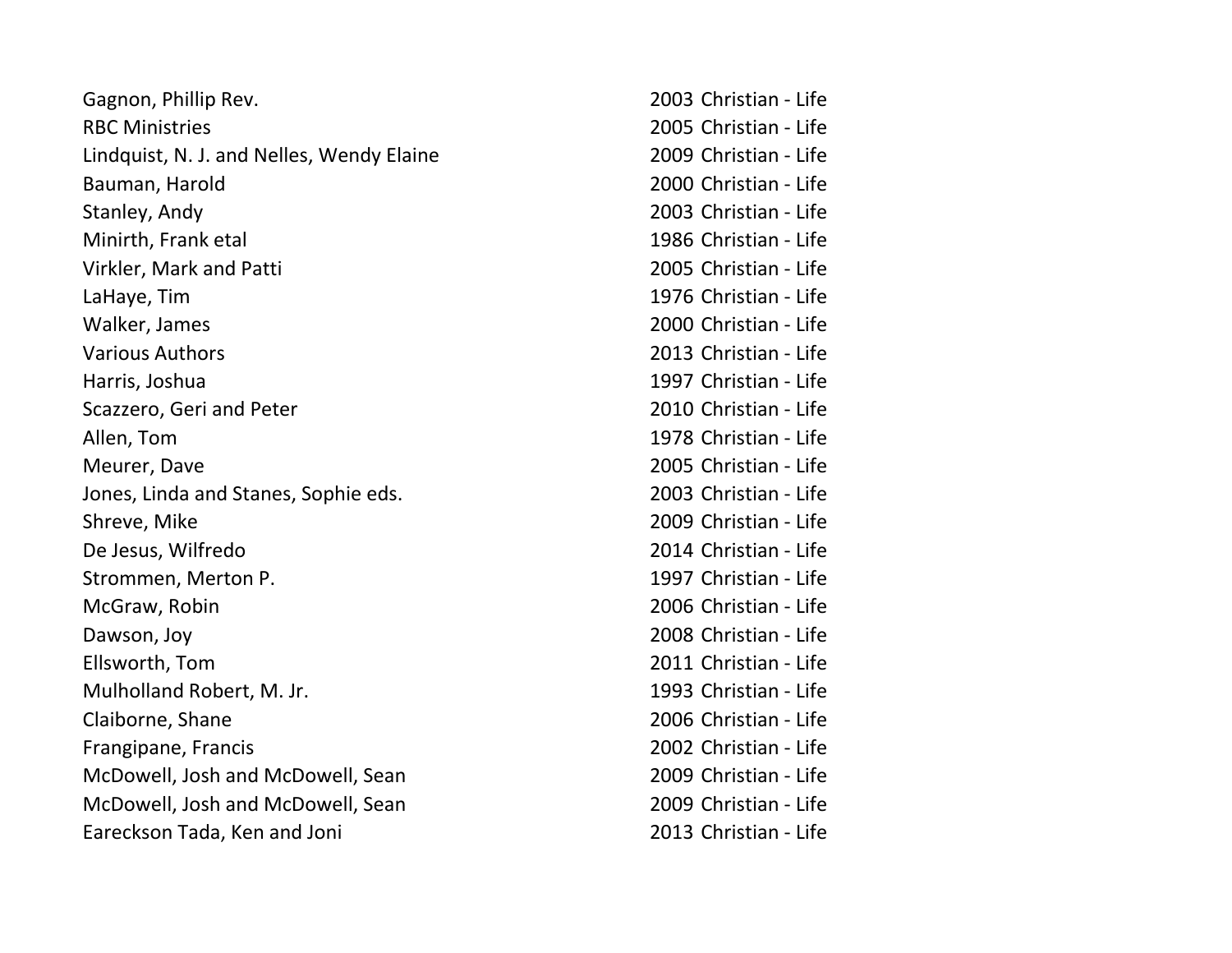| Froese, Christalee                           | 2018 Christian - Life |
|----------------------------------------------|-----------------------|
| Maitland, Sara                               | 2002 Christian - Life |
| DeYoung, Kevin                               | 2009 Christian - Life |
| Hybels, Bill                                 | 2006 Christian - Life |
| Everett, Brad ed.                            | 2011 Christian - Life |
| Callaway, Phil                               | 2005 Christian - Life |
| Weber, Jason                                 | 2009 Christian - Life |
| Myra, Harold ed.                             | 1987 Christian - Life |
| Kotter, John P.                              | 1996 Christian - Life |
| Finney, Charles G.                           | 1989 Christian - Life |
| Stevens, Paul                                | 1985 Christian - Life |
| Haggard, Ted                                 | 1998 Christian - Life |
| Jakes, T. D.                                 | 2008 Christian - Life |
| <b>Renewing Worship</b>                      | 2002 Christian - Life |
| Housholder, David                            | 2009 Christian - Life |
| Jordan, Donna                                | 2005 Christian - Life |
| Tozer, A. W.                                 | 2009 Christian - Life |
| Goheen, Michael W. and Bartholomew, Graig G. | 2008 Christian - Life |
| Foss, Allen J.                               | 1988 Christian - Life |
| Davidson, Glen W.                            | 1990 Christian - Life |
| Ortberg, Nancy                               | 2008 Christian - Life |
| Ortberg, Nancy                               | 2008 Christian - Life |
| Kendrick, Stephen and Alex                   | 2008 Christian - Life |
| George, Elizabeth                            | 2005 Christian - Life |
| Weeden, Larry K. ed                          | 1988 Christian - Life |
| Smalley, Gary                                | 1996 Christian - Life |
| Stanley, Andy                                | 2007 Christian - Life |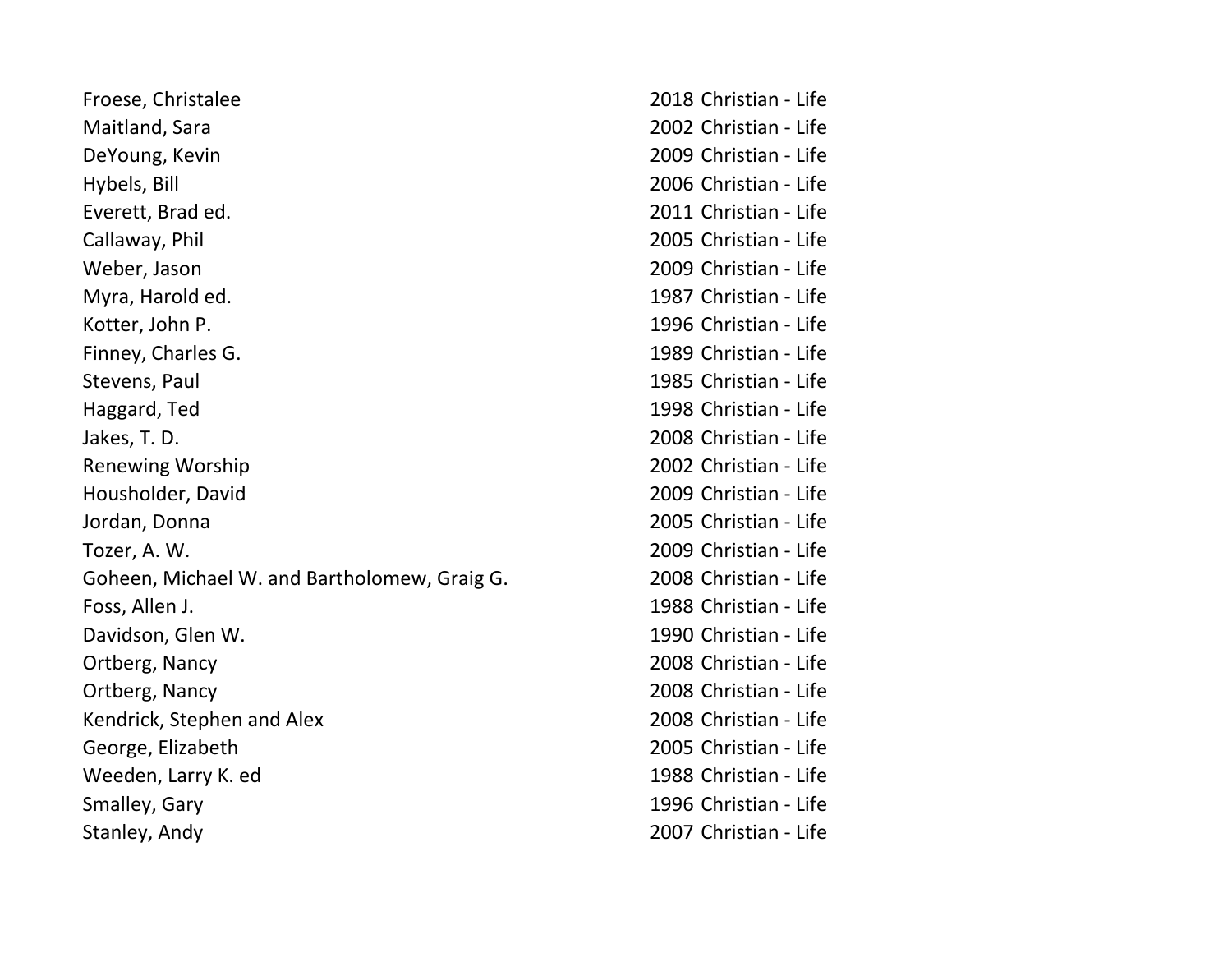| Arnott, John                                                  | 2008 Christian - Life |
|---------------------------------------------------------------|-----------------------|
| National Institute of Marriage and Williams, Joe and Michelle | 2007 Christian - Life |
| Alpha International                                           | 2000 Christian - Life |
| Keller, Ron and Nancy                                         | 2002 Christian - Life |
| Andrews, Andy                                                 | 2008 Christian - Life |
| de Kay, James T.                                              | 1993 Christian - Life |
| Heidler, Robert D. Dr.                                        | 2006 Christian - Life |
| Morris, Charles & Janet                                       | 2014 Christian - Life |
| Shellenberger, Susie                                          | 2005 Christian - Life |
| Vardey, Lucinda                                               | 1995 Christian - Life |
| Begg, Alistair & Ferguson, Sinclair B.                        | 2013 Christian - Life |
| Packer, J.I. and Nystrom, Carolyn                             | 2000 Christian - Life |
| Minter, Kelly                                                 | 2013 Christian - Life |
| Clairmont, Patsy                                              | 1993 Christian - Life |
| White, Peter Gordon                                           | 1988 Christian - Life |
| Bickel, Bruce and Jantz, Stan                                 | 2005 Christian - Life |
| Dudek, Edward E.                                              | 2006 Christian - Life |
| Christensen, Phil and MacDonald, Shari                        | 2000 Christian - Life |
| Clairmont, Patsy et al                                        | 1999 Christian - Life |
| Miller, Kathy Collard                                         | 2005 Christian - Life |
| Lampman, Lisa Barnes and Crisp, Jayne G.                      | 2015 Christian - Life |
| Senske, Kurt                                                  | 2004 Christian - Life |
| Frangipane, Francis                                           | 2000 Christian - Life |
| Martin, Albert N.                                             | 2011 Christian - Life |
| Decenso, Frank                                                | 2007 Christian - Life |
| Crabb, Larry                                                  | 2002 Christian - Life |
| Stanford, Miles J.                                            | 1995 Christian - Life |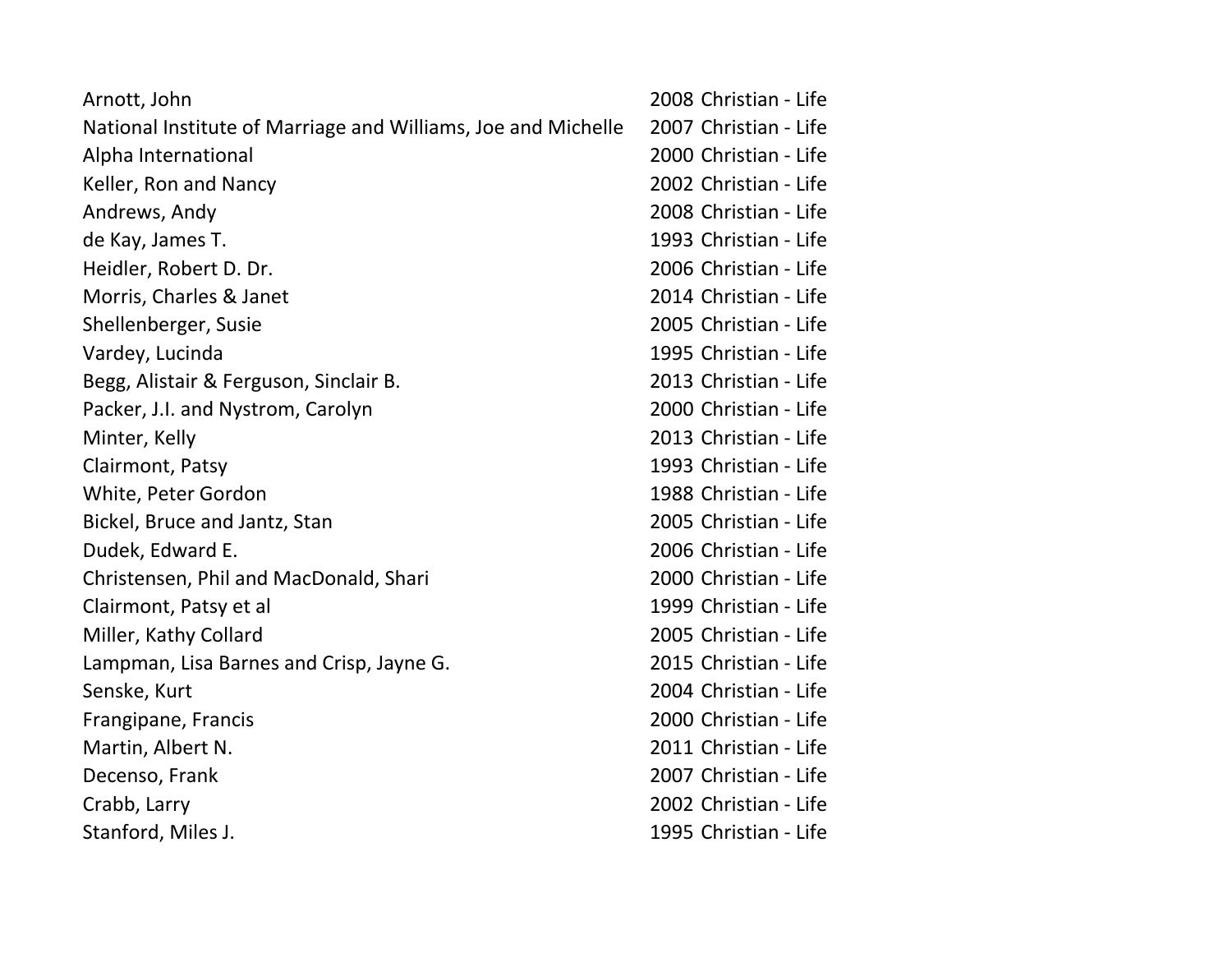| Curry, Dayna, Mercer, Heather and Mattingly, Stacy | 2002 Christian - Life |
|----------------------------------------------------|-----------------------|
| Ward, Dudley                                       | 2008 Christian - Life |
| Neary, Carolyn and Smyth, Alleen                   | 2004 Christian - Life |
| Warren, Rick                                       | 1995 Christian - Life |
| Warren, Rick                                       | 2002 Christian - Life |
| Dungy, Tony with Whitaker, Nathan                  | 2007 Christian - Life |
| Foss, Michael W.                                   | 2004 Christian - Life |
| Cutie, Albert Father                               | 2006 Christian - Life |
| Snyder, Jamie                                      | 2013 Christian - Life |
| Higgs, Liz Curtis                                  | 2000 Christian - Life |
| Endicott, Mike                                     | 2006 Christian - Life |
| Spitale, Lennie and Swanson, Karen K.              | 2015 Christian - Life |
| Thompson, Laura-Lynn Tyler                         | 2013 Christian - Life |
| Yohannan, K. P.                                    | 1998 Christian - Life |
| Christenson, Larry                                 | 2000 Christian - Life |
| Loritts, Bryan                                     | 2014 Christian - Life |
| Martin, Bill                                       | 2014 Christian - Life |
| Griffiths, Bill and Cindy                          | 2001 Christian - Life |
| Greenwood, Carol                                   | 2001 Christian - Life |
| Curtis, Brent and Eldredge, John                   | 1997 Christian - Life |
| Lewis, C. S.                                       | 1996 Christian - Life |
| Tada, Joni Eareckson                               | 1988 Christian - Life |
| Cloud, Henry Dr.                                   | 2007 Christian - Life |
| Miller, Kevin A.                                   | 1988 Christian - Life |
| Spitale, Lennie                                    | 2015 Christian - Life |
| Shepherd, Lorne                                    | 1991 Christian - Life |
| Unice, Nicole                                      | 2012 Christian - Life |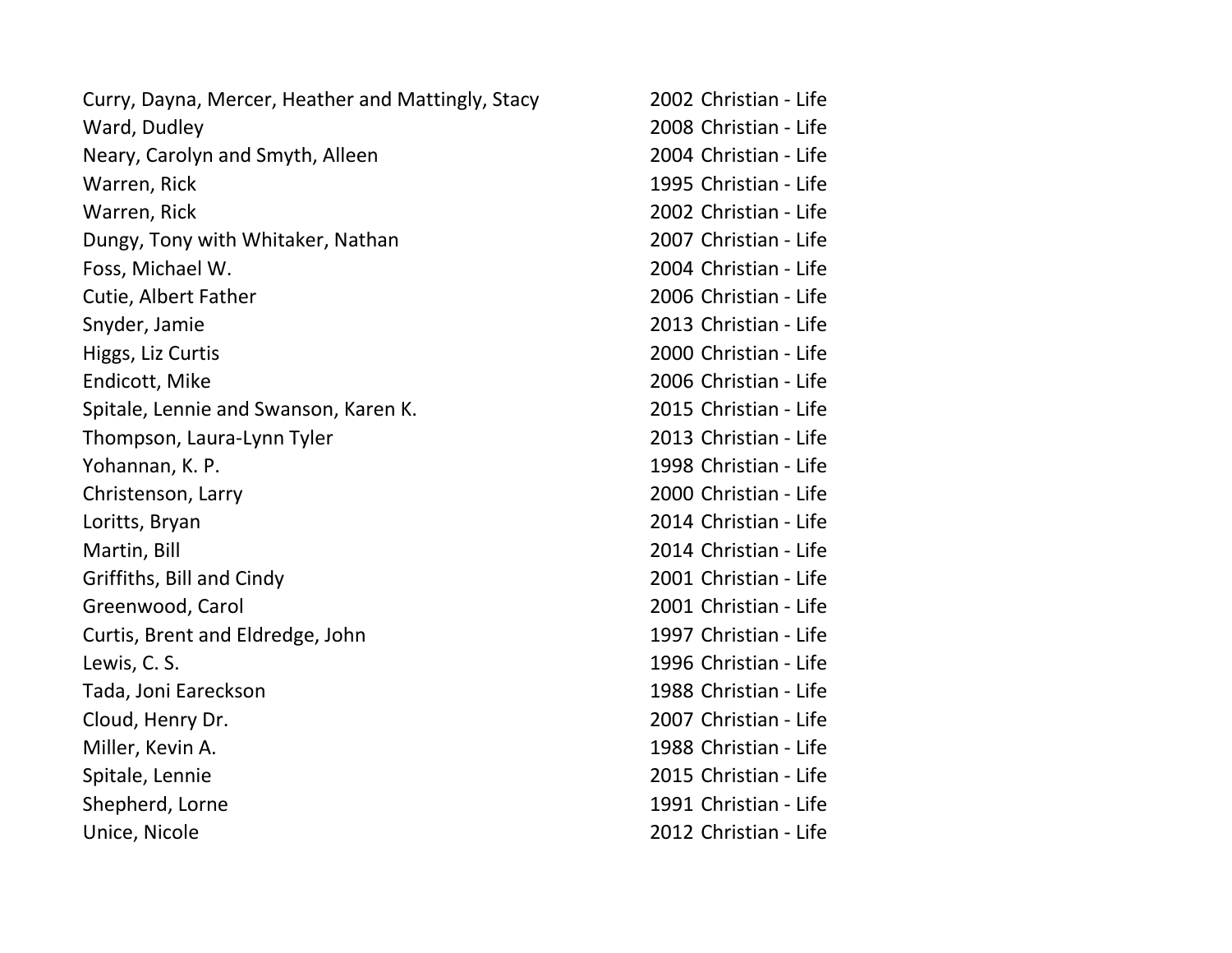| Ray, David R.                                      | 1982 Christian - Life |
|----------------------------------------------------|-----------------------|
| Hetland, Leif                                      | 2006 Christian - Life |
| Shankle, Melanie                                   | 2013 Christian - Life |
| Bewes, Richard                                     | 1998 Christian - Life |
| Rouner, Arthur A. Jr. Dr.                          | 2007 Christian - Life |
| Frost, Jack                                        | 2006 Christian - Life |
| Harvey, Donald R.                                  | 1991 Christian - Life |
| Ziglar, Zig                                        | 2000 Christian - Life |
| <b>Thrivent Financial For Lutherans</b>            | 2005 Christian - Life |
| Voigt, Ruby                                        | 2008 Christian - Life |
| Gray, Alice                                        | 2000 Christian - Life |
| Cymbala, Jim and Schuchmann, Jennifer              | 2014 Christian - Life |
| Lund, JoAnna M. and Alpert, Barbara                | 2000 Christian - Life |
| Owens, Terry                                       | 2005 Christian - Life |
| Deere, Jack                                        | 1995 Christian - Life |
| Benner, David G.                                   | 2003 Christian - Life |
| Jeffrey, Dr. Grant R.                              | 2000 Christian - Life |
| Kent, Carol                                        | 2003 Christian - Life |
| Backus, William & Chapian, Marie                   | 2000 Christian - Life |
| Colson, Charles and Fickett, Harold                | 2008 Christian - Life |
| Fuller, Cheri                                      | 2000 Christian - Life |
| Ortberg, John                                      | 2002 Christian - Life |
| Hybels, Bill                                       | 2010 Christian - Life |
| Bone, Terry & Melissa                              | 2004 Christian - Life |
| Cameron, David M.D. and Camerron, Sonja M.C., LMFT | 2009 Christian - Life |
| Stafford, Wess Dr. and Merrill, Dean               | 2005 Christian - Life |
| Teichrob, Henry                                    | 2003 Christian - Life |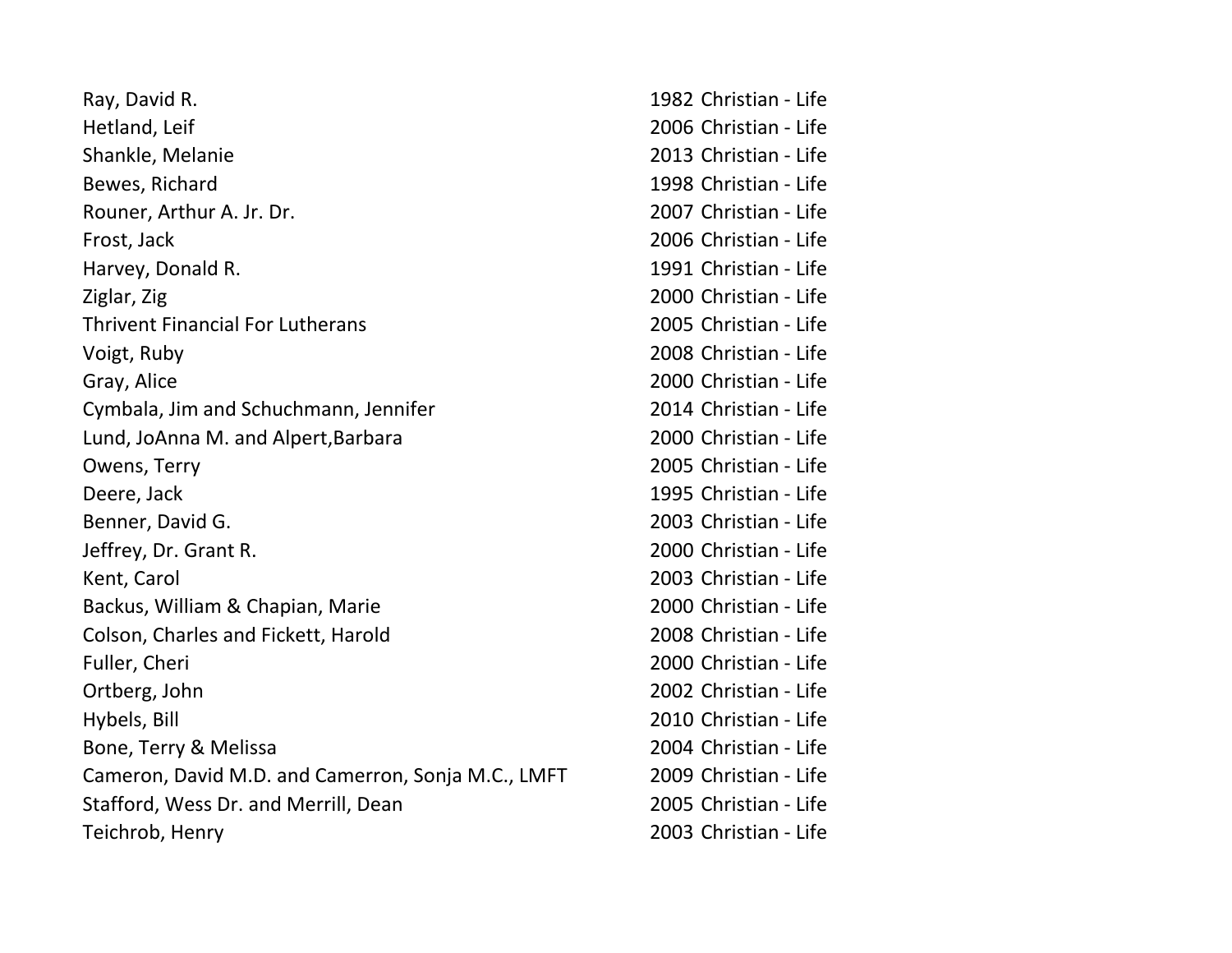| Alcorn, Randy                        | 2001 Christian - Life |
|--------------------------------------|-----------------------|
| Chevreau, Guy                        | 2004 Christian - Life |
| MacArthur, John                      | 2002 Christian - Life |
| RPI Publishing Inc.                  | 1994 Christian - Life |
| Paul, Greg                           | 2008 Christian - Life |
| Clairmont, Patsy                     | 2013 Christian - Life |
| Clarence, Ruth D.                    | 2000 Christian - Life |
| Rainer, Thom S.                      | 2003 Christian - Life |
| Tchividjian, Tullian                 | 2009 Christian - Life |
| Hart, Archibald D.                   | 1989 Christian - Life |
| Harper, Lisa                         | 2010 Christian - Life |
| Hunt, Dave                           | 2000 Christian - Life |
| MacDonald, James                     | 2012 Christian - Life |
| Anderson, Neil T.                    | 2000 Christian - Life |
| McVea, Crystal and Tresniowski, Alex | 2013 Christian - Life |
| Foss, Allen J.                       | 1989 Christian - Life |
| White, Ellen G.                      | 2004 Christian - Life |
| Beckingham, Paul M.                  | 2005 Christian - Life |
| Johnson, Kevin                       | 2000 Christian - Life |
| Hagee, John                          | 2004 Christian - Life |
| Kirk, J. Andrew                      | 2000 Christian - Life |
| Benson, George A.                    | 1975 Christian - Life |
| Robbins, Paul D.                     | 1985 Christian - Life |
| Larson, Scott and Kinsley, John      | 2015 Christian - Life |
| Callaway, Phil                       | 2002 Christian - Life |
| Posterski, Don                       | 1983 Christian - Life |
| Gumbel, Nicky                        | 1997 Christian - Life |